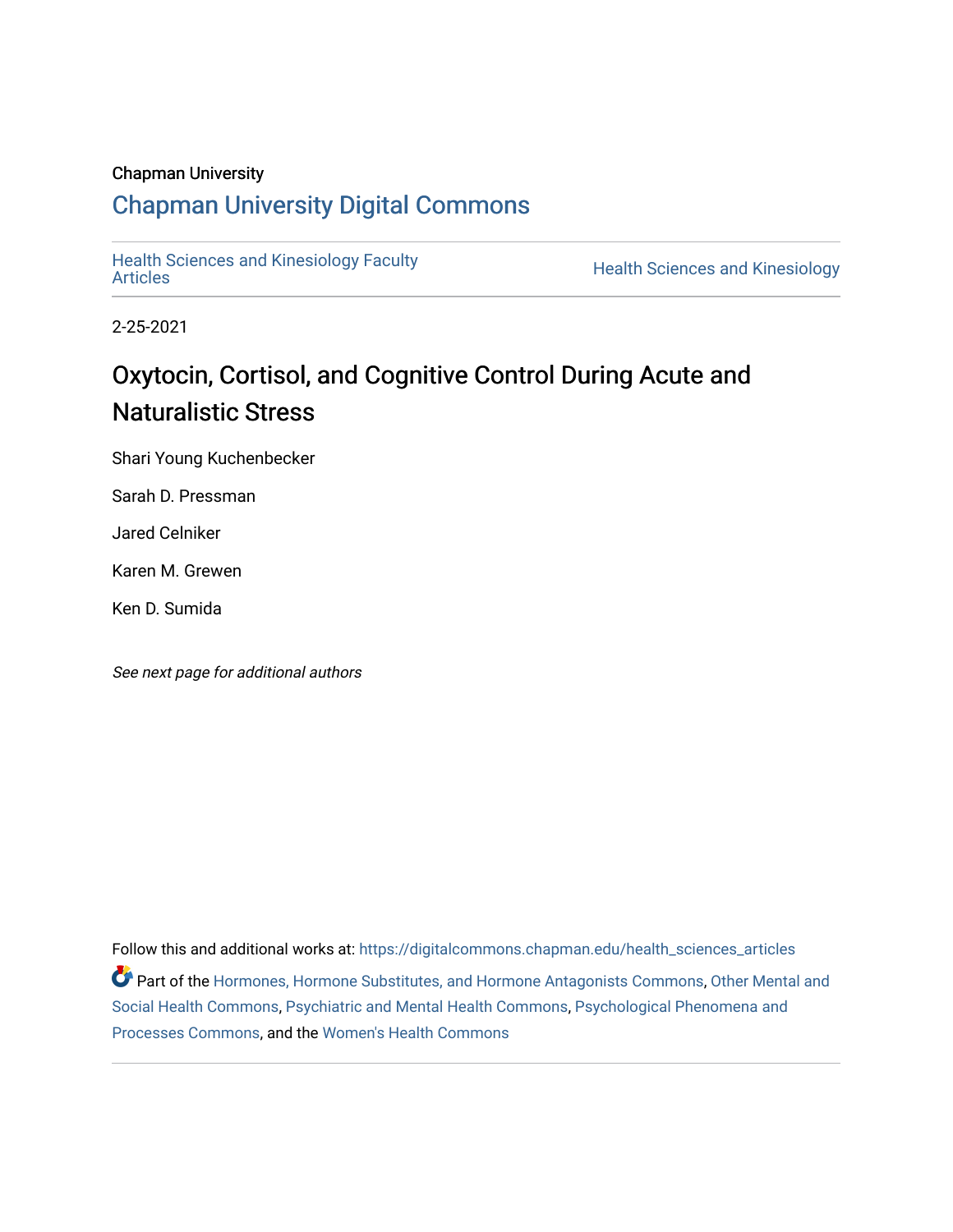# Oxytocin, Cortisol, and Cognitive Control During Acute and Naturalistic Stress

# **Comments**

This is an Accepted Manuscript of an article published in Stress, volume 24, issue 4, in 2021, available online at <https://doi.org/10.1080/10253890.2021.1876658>. It may differ slightly from the final version of record.

# Copyright

Informa UK Limited, trading as Taylor & Francis Group

# Authors

Shari Young Kuchenbecker, Sarah D. Pressman, Jared Celniker, Karen M. Grewen, Ken D. Sumida, Naveen Jonathan, Brendan Everett, and George M. Slavich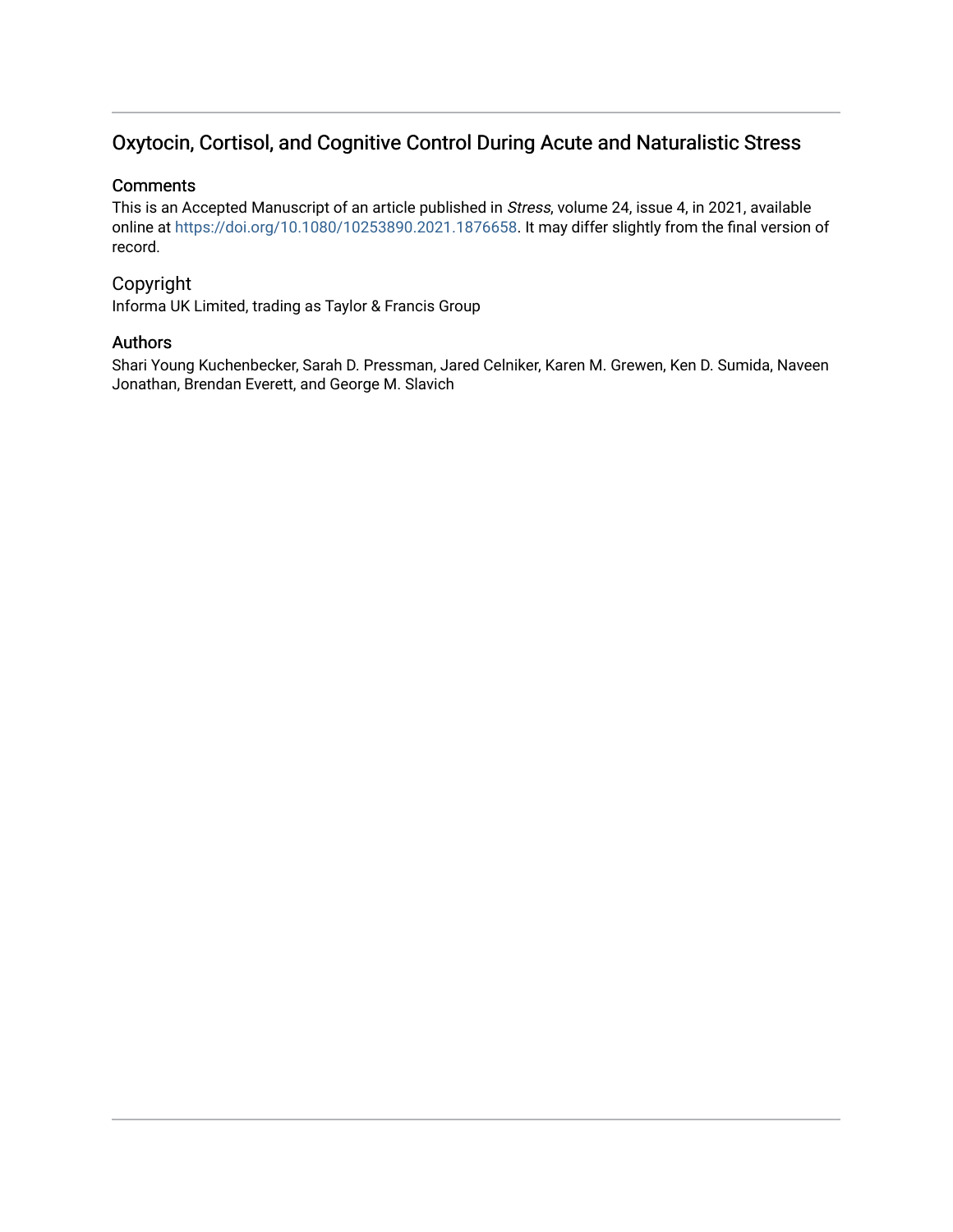

# **HHS Public Access**

Author manuscript Stress. Author manuscript; available in PMC 2021 July 04.

Published in final edited form as:

Stress. 2021 July ; 24(4): 370–383. doi:10.1080/10253890.2021.1876658.

# **Oxytocin, cortisol, and cognitive control during acute and naturalistic stress**

 $Shari$  Young Kuchenbecker<sup>a,b</sup>, Sarah D. Pressman<sup>c</sup>, Jared Celniker<sup>a,c</sup>, Karen M. Grewen<sup>d</sup>, **Kenneth D. Sumida**e, **Naveen Jonathan**<sup>f</sup> , **Brendan Everett**a, **George M. Slavich**<sup>g</sup>

<sup>a</sup>Department of Psychology, Chapman University, Orange, CA, USA;

<sup>b</sup>Western Positive Psychology Association, Claremont, CA, USA;

<sup>c</sup>Department of Psychological Science, University of California, Irvine, CA, USA;

dDepartment of Psychiatry, University of North Carolina at Chapel Hill, Chapel Hill, NC, USA;

<sup>e</sup>Department of Health Sciences, Chapman University, Orange, CA, USA;

<sup>f</sup>Department of Marriage and Family Therapy, Chapman University, Orange, CA, USA;

<sup>g</sup>Cousins Center for Psychoneuroimmunology and Department of Psychiatry and Biobehavioral Sciences, University of California, Los Angeles, CA, USA

# **Abstract**

Although stress is a strong risk factor for poor health, especially for women, it remains unclear how stress affects the key neurohormones cortisol and oxytocin, which influence stress-related risk and resilience. Whereas cortisol mediates energy mobilization during stress, oxytocin has antiinflammatory, anxiolytic, and analgesic effects that support social connection and survival across the lifespan. However, how these neurohormones interrelate and are associated with cognitive control of emotional information during stress remains unclear. To address these issues, we recruited 37 college-aged women ( $M_{\text{age}} = 19.19$ ,  $SD = 1.58$ ) and randomly assigned each to a onehour experimental session consisting of either an acute stress (emotionally stressful video) or control (non-stressful video) condition in a cross-sectional manner across the semester. Salivary cortisol and oxytocin samples were collected at baseline and after the video, at which point participants also completed measures assessing affect and an emotional Stroop task. As hypothesized, the emotional stressor induced negative emotions that were associated with significant elevations in cortisol and faster Stroop reaction times. Moreover, higher baseline oxytocin predicted greater positive affect after the stressor and also better cognitive accuracy on the Stroop. Analyses examining the naturalistic stress effects revealed that basal oxytocin levels rose steeply three weeks before the semester's end, followed by rising cortisol levels one week later, with both neurohormones remaining elevated through the very stressful final exam period. Considered together, these data suggest that women's collective experiences of stress may be

**CONTACT** George M. Slavich gslavich@mednet.ucla.edu Cousins Center for Psychoneuroimmunology, University of California, Los Angeles, UCLA Medical Plaza 300, Room 3156, Los Angeles, CA 90095-7076, USA.

Disclosure statement

Supplemental data for this article are available online at https://doi.org/10.1080/10253890.2021.1876658.

No potential conflicts of interest were reported by the authors.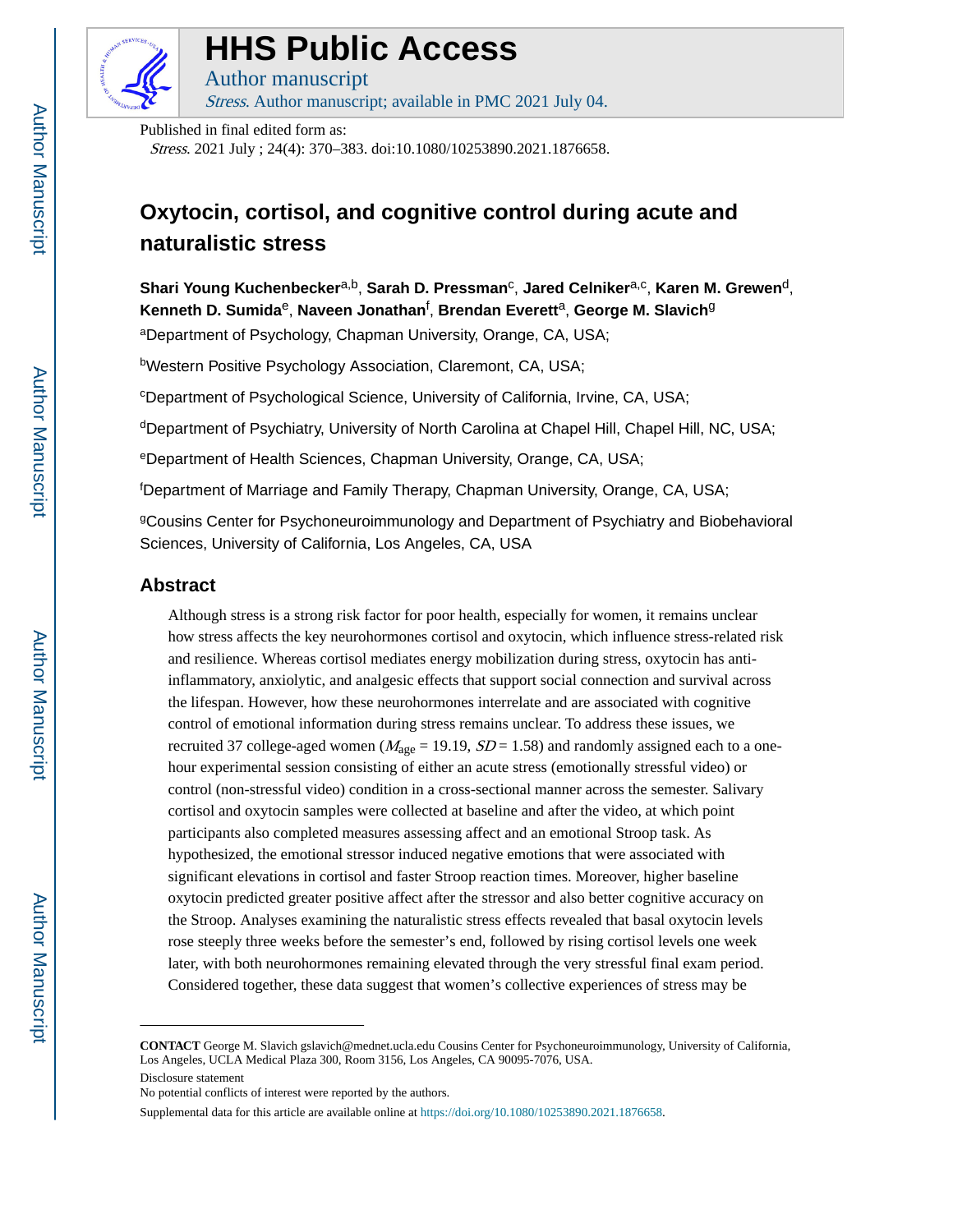potentially buffered by a synchronous oxytocin surge that enhances cognitive accuracy and reduces stress "when the going gets tough".

#### **Keywords**

Oxytocin; cortisol; stress; cognitive control; emotion regulation; resilience; buffering

# **Introduction**

Stress profoundly impacts human health and development (Slavich, 2016; Tost et al., 2015). Approximately half of Americans report experiencing stress daily, with Millennials and women exhibiting the greatest stress-related cardiovascular, emotional, and cognitive health problems (American Psychological Association, 2017, 2019; Slavich & Sacher, 2019). Although the pathways underlying these effects are still being documented, stress is known to activate the sympathetic nervous system, which releases catecholamines that initiate a coordinated biochemical response leading to increases in oxytocin, vasopressin, and corticotropin-releasing factor that facilitate adrenocorticotropin hormone bioavailability (Jezova et al., 1995; Slavich, 2020a). Stress also upregulates the hypothalamic–pituitary– adrenal (HPA) axis and inflammatory activity, as indexed by cortisol and several inflammatory biomarkers (Apter-Levi et al., 2016; Baumeister et al., 2016; Furman et al., 2019; Slavich & Auerbach, 2018).

Cortisol and inflammatory changes are particularly well documented in response to stress (Adam, 2006), with 2- to 3-fold cortisol increases for most individuals exposed to socially evaluative public speaking tasks (Frisch et al., 2015) and marked same-day increases for students taking exams (Verschoor & Markus, 2011). That said, researchers also have documented substantial variability in stress reactivity across individuals (Dickerson & Kemeny, 2004; Slavich & Irwin, 2014), especially in response to socially stressful and fearful conditions (Anderson et al., 2018; Carpenter et al., 2010). These differences suggest the presence of factors that modulate inter-individual stress reactivity.

One biological factor that may explain some of this variability is oxytocin. Oxytocin functions as a neurotransmitter and paracrine hormone. It is present across pregnancy/ gestation, labor, delivery, nursing/caregiving, and social bonding (Feldman et al., 2007), and may mediate one of the proposed trifurcated stress responses of "fight or flight" versus "tend and befriend" (Taylor et al., 2000). Oxytocin has analgesic (Goodin et al., 2015), anxiolytic, and anti-stress effects (Neumann  $&$  Landgraf, 2012). When administered directly, oxytocin can increase feelings of calm, well-being, and trust (Ishak et al., 2011), and enhance facial emotion recognition (Lischke et al., 2012). Higher plasma oxytocin has also been associated with active social coping and, paradoxically, higher anxiety, and personal and relationship distress (see Crespi, 2016; Woolley et al., 2014). Importantly, there is reciprocal activation between the oxytocin system and HPA axis (Feldman, 2012b), suggesting bidirectional regulation that is influenced in part by psychosocial factors (Dabrowska et al., 2011; Feldman & Bakermans-Kranenburg, 2017). Indeed, better partner support has been related to elevated oxytocin for both sexes and with lower systolic blood pressure for women,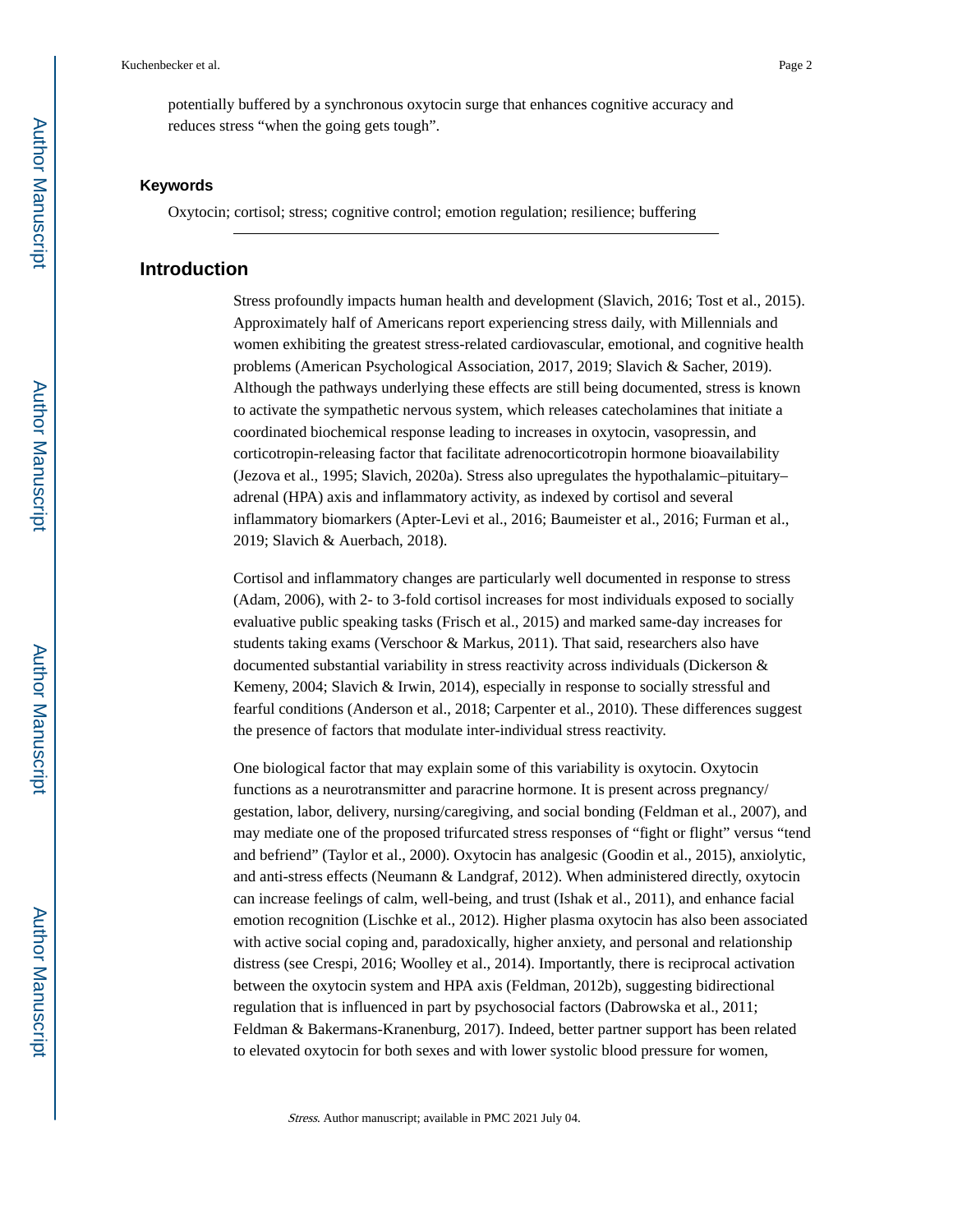consistent with data suggesting that oxytocin may have cardio-protective effects (Grewen et al., 2005).

More broadly speaking, it is known that oxytocin has stress anxiolytic and antiinflammatory effects, as well as analgesic and healing properties, which confer evolutionarily adaptive advantages across pregnancy/gestation, labor, delivery, nursing/ caregiving, and social bonding (Feldman et al., 2007). Might oxytocin also buffer the negative effects of other types of challenges, including individual-level (Taylor et al., 2010) and collective stressors (Feldman, 2020; Taylor, 2006; Taylor et al., 2000)? Consistent with this possibility, we investigated how oxytocin and cortisol change and are interrelated in response to both acute and naturalistic life stress.

The significance of oxytocin *vis-à-vis* cortisol for women is particularly relevant from the perspective of the survival of the species, as proposed by Taylor et al. (2000) and expanded on by Steinman et al. (2019) who highlighted oxytocin's varied effects (see also Beery, 2015). Specifically, oxytocin's association with increased social attention and salience clarifies how oxytocin may help facilitate divergent responses to different situational factors that require either an appetitive approach or avoidant behaviors depending on whether the situation is safe or rewarding versus threatening or aversive. Indeed, modulating behavior based on these cues helps foster mother–child bonding and is critical for numerous collective behaviors that support the survival of the species (Atzil et al., 2014; Feldman, 2020).

Additionally, oxytocin may play a role in reducing women's risk for some stress-related illnesses. Despite women experiencing greater stress across the lifespan (Harkness et al., 2010), for example, women consistently exhibit greater longevity than men (Austad, 2006). Although oxytocin is present in both males and females, testosterone is known to suppress oxytocin and oxytocin receptor activity (Okabe et al., 2013). In light of oxytocin's known survival and health benefits (Grewen & Light, 2011; Gutkowska et al., 2014; Szeto et al., 2008), therefore, the role that this neurohormone plays in promoting stress resilience and the survival of the species warrants further investigation.

In terms of interactions between cortisol and oxytocin, greater oxytocin and social support have been associated with lower cortisol and perceived stress levels for men (Heinrichs et al., 2003). However, we know of no comparable studies with women. Additionally, no studies have examined how oxytocin and cortisol change and co-vary during acute and naturally occurring stress, even though such research could help elucidate biological processes underpinning differences in stress-related risk and resilience.

Finally, even though cognitive control affects emotion regulation ability (Gross, 2015) and stress reactivity (Shields et al., 2017a; Slavich, 2020b), the role that cognitive control plays in influencing cortisol and oxytocin responses to stress remains poorly understood. Cognitive control involves the ability to focus on the most important aspects of a situation and direct attention to perform behaviors that are needed to achieve the desired goal (Diamond, 2011). Cognitive control is particularly important during times of stress when cognitive resources are increasingly taxed and adaptive responses are critical (Quinn et al.,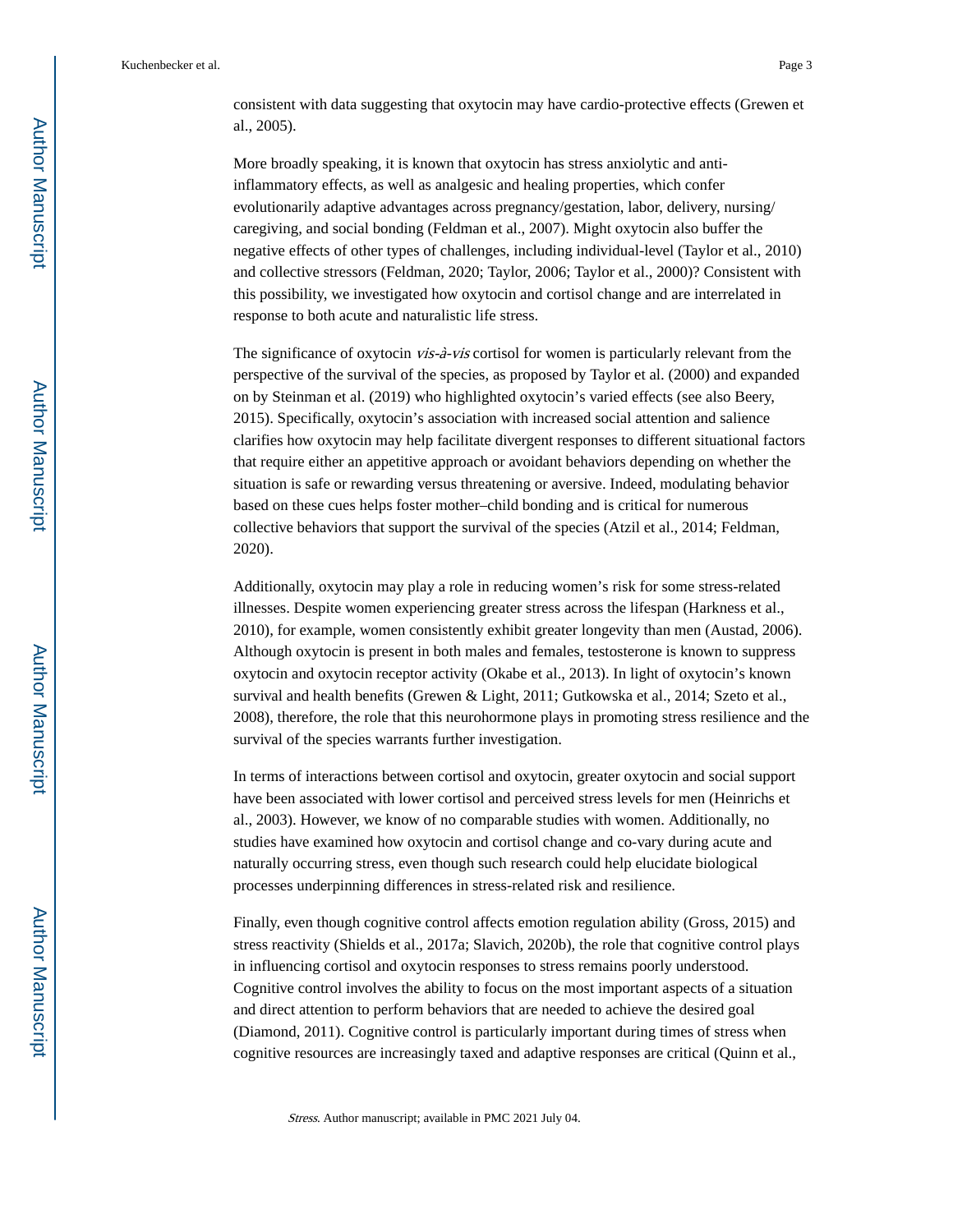2020). Moreover, cognitive control plays a crucial role in emotion regulation, which is important for adaptation, social behavior, and wellbeing (Gross, 2015). Although a small literature exists examining associations between oxytocin and various aspects of cognitive control (e.g. Striepens et al., 2016), few studies have investigated these associations in the context of stress and we know of none that have assessed both cortisol and oxytocin during stress. Given oxytocin's social cognitive performance-enhancing effects and the fact that cortisol mobilizes metabolic resources that are needed for quick decision making during stress, we hypothesized that higher oxytocin levels would be associated with better cognitive-emotional accuracy in the context of stress and, in addition, that cortisol levels would be related to quicker cognitive reaction times.

To test these hypotheses, we investigated how a laboratory-based emotional stressor affected participants' oxytocin and cortisol levels, and how these neurohormones related to performance on an emotional Stroop task following acute stress. Additionally, given research documenting that threat experiences activate "fight or flight" responses and that women exhibit elevated oxytocin levels under duress (Taylor et al., 2010), we systematically brought participants into the laboratory across the semester which enabled us to crosssectionally examine how naturally occurring academic stress related to oxytocin and cortisol production as the semester progressed. Given the complex relation between these neurohormones in men, and our specific interest in the trifurcated stress response and in understanding the relatively greater stress-related burden tolerance for women (American Psychological Association, 2017; Graham & McGrew, 1980), all participants were female.

# **Method**

#### **Participants and design**

Participants were 37 healthy undergraduate college women using no hormone medications (e.g. estrogen, progesterone) for 3 months prior to recruitment. Most participants were college freshmen (59%), 18–22 years old ( $M_{\text{age}} = 19.19$ ,  $SD = 1.58$ ), ranging in height from  $5'$  to  $5'11''$ , and weighing between 100 and 220 pounds ( $M = 137.2$ ,  $SD = 28.7$ ) with an average body mass index (BMI) of 23.07 ( $SD = 5.07$ ). More than half of the participants (*n*  $= 21$ ) were in their menstrual cycle luteal phase when they came into the lab for the experimental portion of the study (see Supplemental Material, Table S1a). A power analysis revealed that a sample size of 40 was required to achieve a 90% probability of detecting a moderate effect at the  $a = 0.05$  level. Therefore, the study was powered to detect an approximately moderate effect. The study design utilized randomized block assignment to the experimental condition and the neurohormone analyses were double-blind. All procedures were approved by the Institutional Review Board.

#### **Recruitment and procedure**

Healthy females were recruited from psychology courses and flyers posted around the campus of a medium-sized, primarily undergraduate university. Emails were sent with scheduling information and specific instructions for dietary, beverage, food, and oral care behaviors for the day of the session (see Supplemental Material, Participant Instructions). One hour appointments were scheduled on sequential Fridays between 12:00pm and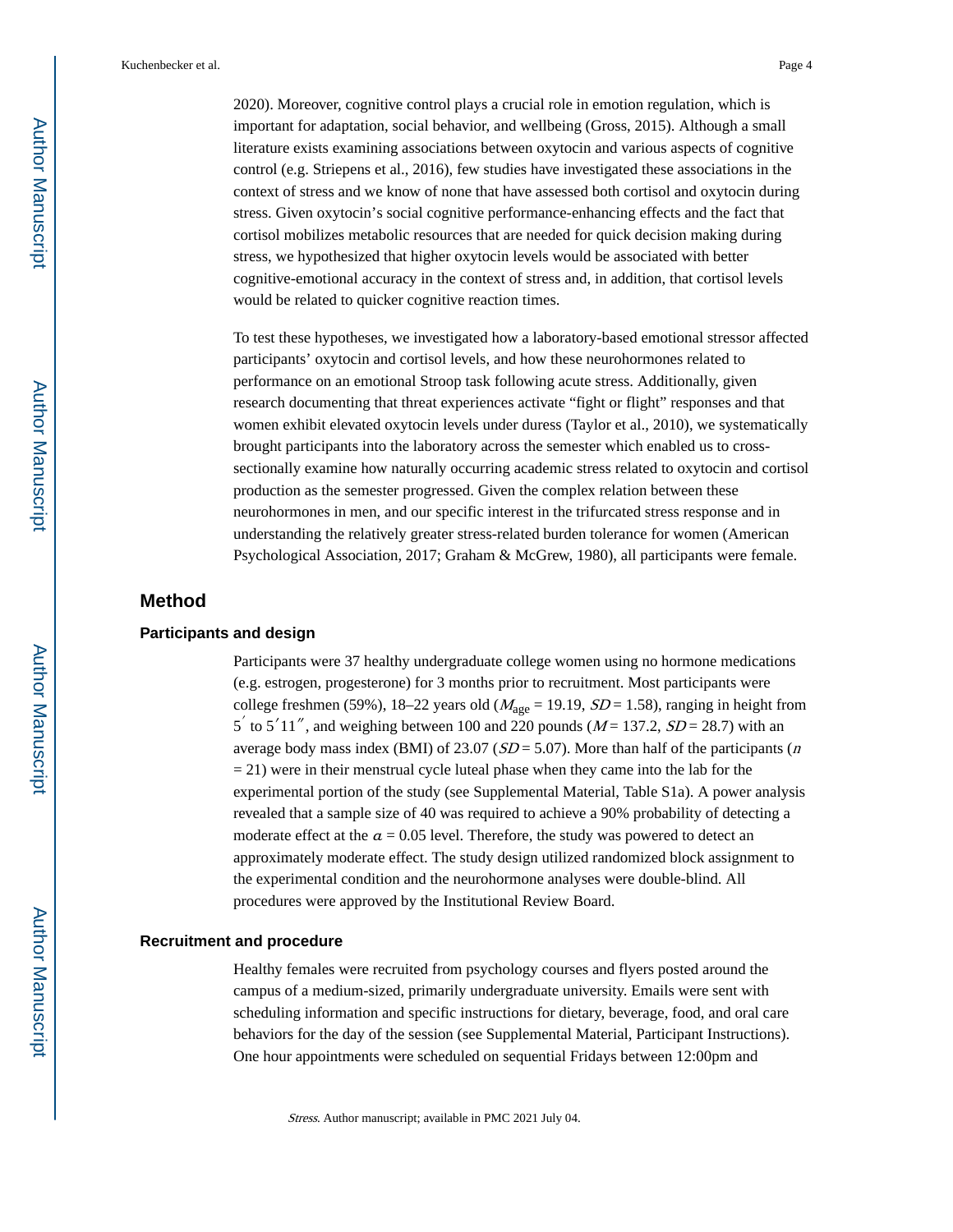6:00pm, beginning mid-semester (March 8) through the final week of classes (May 3). Upon arrival at the lab, participants consented and a pre-participation survey was completed (See Supplemental Material, Photograph1). Lab appointment time was associated with participants' menstrual cycle phase, BMI, and age ( $p s < .05$ ). Therefore, we included these factors as covariates in analyses.

After consent and the surveys were completed, participants were shown how to take their own blood pressure while seated in front of the video monitor. Participants were then provided with a 100 ml BD collection tube (Franklin Lakes, NJ) for a passive drool saliva sample using standard procedures. Next, participants were randomly assigned to one of two experimental conditions. Participants watched either a negative emotionally evocative video (i.e. Emotional Stressor Condition) or a neutral video (i.e. Control Condition). Women in the Emotional Stressor Condition watched a 4-min video depicting a male surgeon circumcising a two-day-old crying male infant, which we have previously shown induces a negative mood state and upregulates inflammatory activity (Shields et al., 2016). In contrast, those in the Control Condition watched a 4-min emotionally neutral video showing a male tiling a shower. Both video narrators spoke in a similarly calm voice as they worked, which was matched for general effect, steadiness, word count, verbal pacing, and duration.

#### **Naturalistic time of semester stress**

Individual participants were systematically brought into the lab for hour-long appointments to complete the experimental portion of the study. Participants were run on each Friday of successive weeks during the academic semester, which enabled us to investigate their shortterm acute stress responses and to cross-sectionally examine how oxytocin and cortisol levels changed on average between participants, week-by-week, as a result of changes in naturally occurring academic stress. The study began mid-semester when course demands were relatively low (i.e. few papers, labs, or exams) and ran through the last weeks of the semester and just prior to finals, when course demands were greatest. Each Friday, we brought an average of five new participants into the clinic/lab (range: 4–7 participants), thus providing a window into academic stress-related changes in neurohormonal activity. Given known morning cortisol peaks, college-age students' known irregular sleep schedules (Verlander et al., 1999), night shift cortisol effects (Lindholm et al., 2012), and past oxytocin research methods, all participants were brought into the lab between 12:00pm and 6:00pm in the afternoon.

#### **Cortisol and oxytocin assays**

Baseline saliva samples were collected immediately before viewing the video (i.e. 8–12 min after entering the laboratory) and a second saliva sample was collected approximately 8–10 min after the start of video viewing. The experimenter avoided physical touch at all times during the visit. For saliva collection, the experimenter handed the participant a dry ice-lined thermal cup containing a 100 mL BD tube and instructed her to spit into the tube up to the 10 mL mark. Upon completion, the tube was capped and placed in a dry-ice lined thermal container and transported to a −80 °C freezer at the end of the day's session. At the end of the study, all samples were removed from storage and air-shipped overnight to the University of North Carolina (UNC) at Chapel Hill Cytokine and Biomarker Analysis Facility where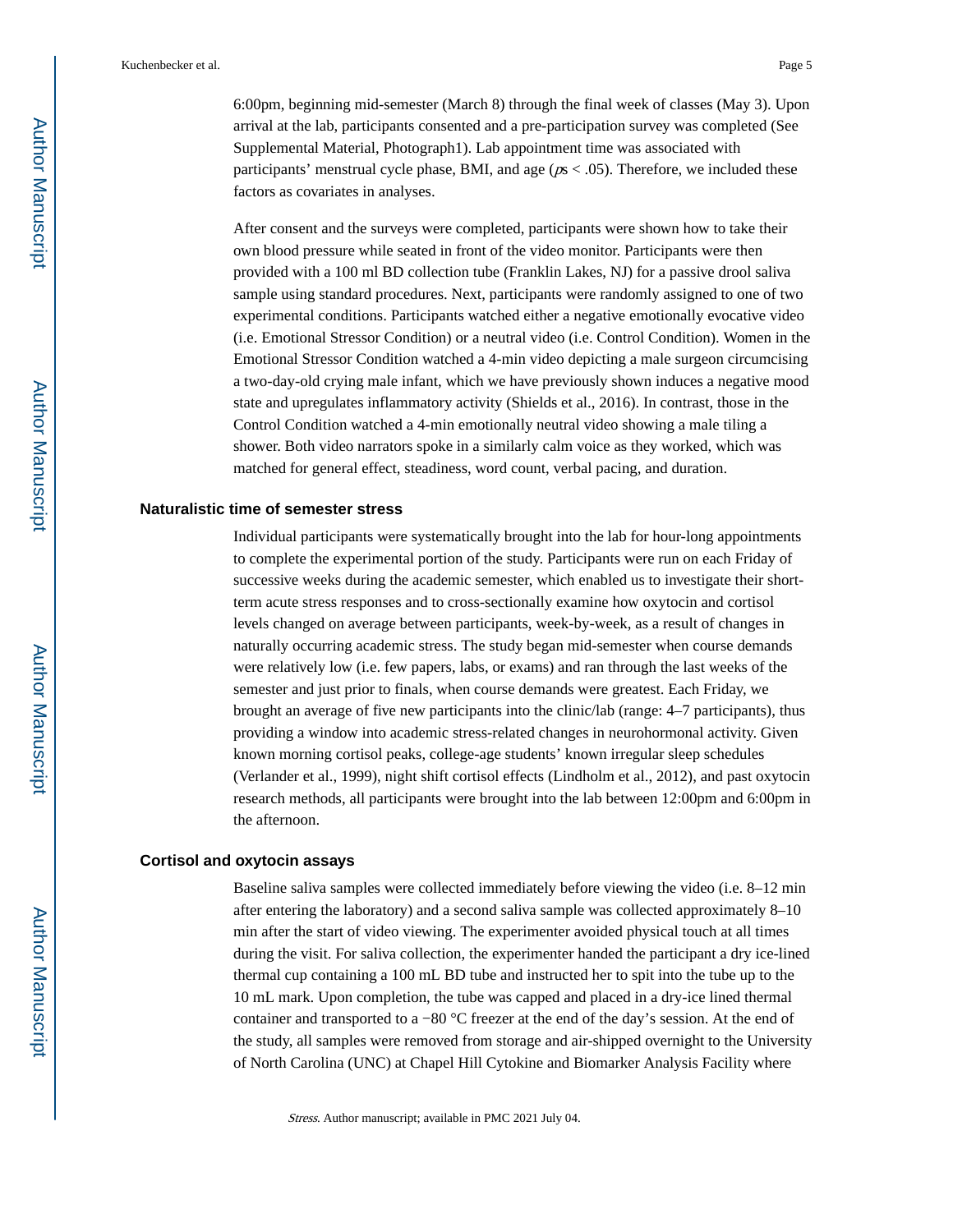they were thawed, lyophilized, and split for immediate immunoassay processing. The cortisol assays were completed by this lab, and the oxytocin assays were transferred to and conducted by, the Karen Grewen lab at UNC (see below).

Cortisol was measured using ELISA assay kits manufactured by R&D Systems (Minneapolis, MN), which have a minimum detectable dose of 0.156 ng/mL. Consistent with standards, participants' baseline cortisol levels were  $M = 4.73$  (ng/mL),  $SD = 5.61$ ,  $SE$  $= 0.922$ . Saliva samples were split, and a portion of each sample was lyophilized and sent out for oxytocin analysis.

Oxytocin levels in extracted saliva were measured using the Oxytocin Enzyme Immunoassay kit and protocol from Enzo Life Sciences (Ann Arbor, MI, cat. #900–153) by the Karen Grewen lab at UNC. The endogenous oxytocin hormone competes with oxytocin linked to alkaline phosphatase for the oxytocin antibody binding sites. After overnight incubation at 4 °C, the excess reagents were washed away and the bound oxytocin phosphatase was incubated with the substrate. After 1 h, this enzyme reaction that generates a yellow color is stopped. The optical density was then read on a Sunrise plate reader (Tecan, Research Triangle Park, NC) at 405 nm. The intensity of the color is inversely proportional to the concentration of oxytocin in the sample. The hormone content (pg/mL) was determined by plotting the optical density of each sample against a standard curve. The sensitivity of the assay is 11.6 pg/mL, with a standard range of  $15-1000$  pg/mL. The intra- and inter-assay variation was 4.8% and 8%, respectively. Enzo Life Sciences reports cross-reactivity for similar neuropeptides found in mammalian sera at less than 0.001.

Two participants were excluded because they either had insufficient saliva for the oxytocin baseline sample analysis  $(n = 1)$  or because their baseline oxytocin levels were too low to be measured ( $n = 1$ ). Consistent with standards, the remaining participants' ( $n = 35$ ) baseline oxytocin level were  $M = 15.07$  pg/mL,  $SD = 10.10$ ,  $SE = 1.71$ .

### **Cognitive control of emotional information**

Cognitive control of emotional information was assessed using an emotional Stroop task. Based on theoretical (Taylor, 2006, 2011; Taylor et al., 2000) and methodological considerations, we selected 5 male faces for the stimulus slide backgrounds from the pictures of facial effect. Each photo depicted a single positive emotion associated with happiness or a negative emotion associated with sadness or anger. Stroop stimuli words were printed on the slide/face center. The stimuli emotional words were Happy (happy, joyful, bliss, and merry), Sad (grieve, sorrow, mourn, and despair), and Angry (angry, wrath, livid, and furious), all chosen for comparable length, familiarity, and theoretical distressing relevance. Blurred background faces were included as control stimuli and used as the baseline reference for background face emotional expression distraction (See Supplemental Material, Photograph S2).

Participants were instructed to ignore the background face and accurately categorize each foreground emotion word depicted as Happy, Sad, or Angry; the underlying male faces, in turn, variously featured congruent or incongruent emotions. Participants viewed 108 Ekman male happy, sad, or angry expression faces including 36 face/words plus 12 control blurred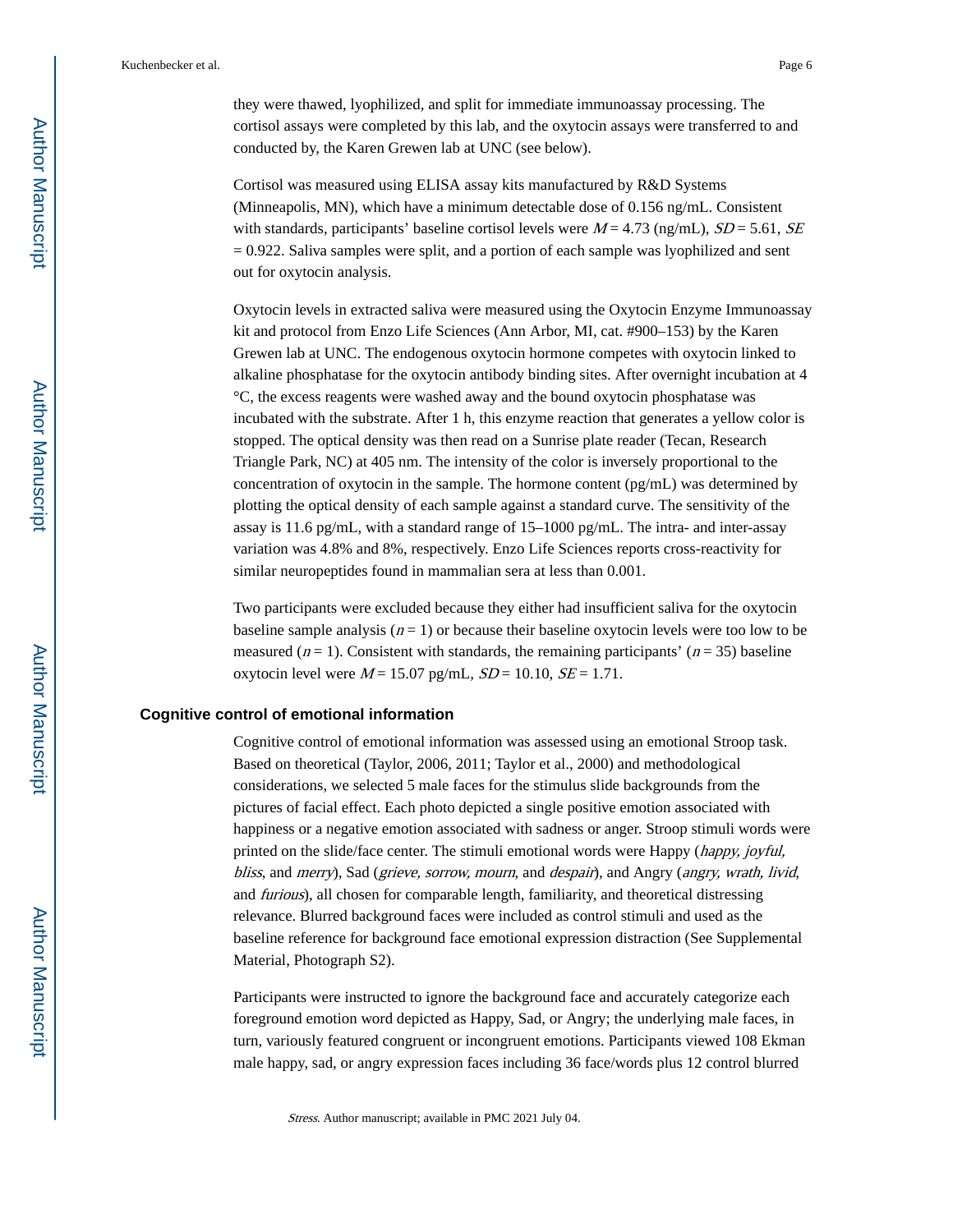faces in 3 sets of block trials (48 trials per block). Using a Shears Goggle Viewing Device and 17" laptop computer raised to waist height, participants were instructed to position their face against the green goggles, rest the left index finger on "F" key, right index finger on "J" key, and thumbs on spacebar with 3 randomly assigned keys strokes designating "happy," "sad" or "anger" emotion word cued. After a training trial, participants began the actual trials. The inter-trial intervals varied from 845–2000 ms. One participant entered the same key in response to each slide and was thus excluded from analyses involving the Stroop.

#### **Self-report questionnaires**

After viewing the Emotional Stressor or Control video, participants completed several measures that provided a manipulation check for the experimental stressor. These measures included the Quantitative Affect Scale (QAS; Kuchenbecker, 1976), which asks "How did you feel while watching the video?" Responses are captured on a Likert scale, ranging from Extremely Negative  $(-5)$  through Neutral (0) to Extremely Positive  $(+5)$ , thus indicating both direction and emotional intensity. As part of the QAS, participants also rated how strongly they felt several emotions – namely, happy, excited, sad, angry, fearful, agitated, and distressed – from 1 (No Emotional Experience) to 7 (Strong Emotional Experience). Lastly, participants completed the Positive and Negative Affect Scale (PANAS; Watson et al., 1988) reporting on their current state affect. For the PANAS, participants rated 20 emotions from 1 (*very slightly or not at all*) to 5 (*extremely*), yielding two separate scores: one for the ten positive emotions (i.e. attentive, active, alert, enthusiastic, excited, determined, inspired, interested, proud, and strong) and another for the ten negative emotions (afraid, ashamed, distressed, guilty, hostile, irritable, jittery, nervous, scared and upset).

In addition to these manipulation check measures, online before watching their video, participants completed the Satisfaction with Life Survey (SWLS), which has a test–retest reliability of 0.82 (Diener et al., 1985), and the Perceived Stress Scale (PSS-4), which has a test–retest reliability of 0.55 (Cohen et al., 1983). These two commonly used, well-validated measures were used to quantify how participants' general wellbeing and perceived stress levels changed across the semester.

# **Results**

#### **Changes in self-reported emotions to the laboratory-based emotional stressor**

We first examined whether watching the emotionally evocative video altered participants' self-reported emotions. According to the QAS, where a lower number indicates a more intensely negative emotional experience, participants in the Emotional Stressor Condition reported feeling significantly more emotionally negative ( $M = 3.6$ ,  $SD = 1.79$ ) than those in the Control Condition ( $M = 5.82$ ,  $SD = 1.29$ ),  $f(35) = 4.38$ ,  $p < .001$ . Likewise, participants in the Emotional Stressor Condition experienced several specific negative emotions more strongly than those in the Control Condition – namely (in decreasing order), Negative-Distressed ( $M = 3.5$ ,  $SD = 2.35$  vs.  $M = 1.35$ ,  $SD = 1.22$ ; Mean Rank 23.68 vs. 13.50;  $U(37)$  $= 263.5, p = .004$ ), Negative-Sad (M = 3.37, SD = 1.98 vs. M = 1.18, SD = 1.22; Mean Rank 24.29 vs. 12.03;  $U(36) = 271.5$ ,  $p = .0001$ ), Negative-Agitated (M = 2.90, SD = 2.38 vs. M =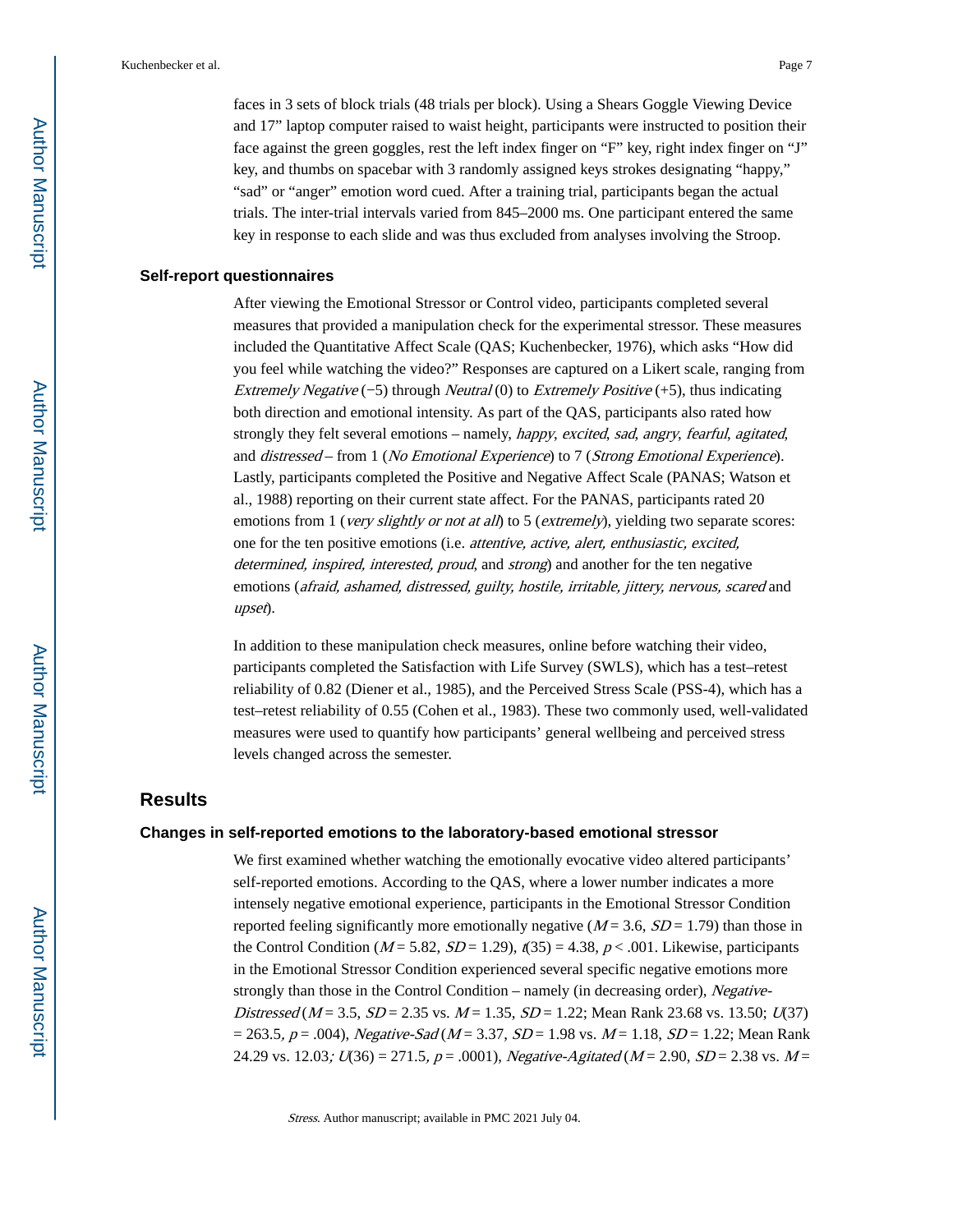1.06,  $SD = 0.24$ ; Mean Rank 22.92 vs. 14.38;  $U(37) = 248.5$ ,  $p = .015$ ), and *Negative-Angry*  $(M = 2.35, SD = 1.87$  vs.  $M = 1.17, SD = 0.33$ ; Mean Rank 22.18 vs. 15.26;  $U(37) = 233.5$ ,  $p = .052$ ). The two groups did not differ significantly with respect to *Negative-Fearful* ( $M =$ 2.15,  $SD = 1.69$  vs.  $M = 1.24$ ,  $SD = 0.75$ ;  $p = .080$ ), Positive-Happy ( $M = 1.8$ ,  $SD = 1.15$  vs.  $M = 2.06$ ,  $SD = 1.43$ ;  $p = .662$ ), or *Positive-Excited* ( $M = 1.70$ ,  $SD = 1.03$  vs.  $M = 1.59$ ,  $SD$  $= 1.18$ ;  $p = .619$ ).

Finally, with respect to emotion levels as assessed by the PANAS, as expected, participants in the Emotional Stressor Condition reported feeling significantly more negative emotions (PANAS-Negative,  $M = 18.42$ ,  $SD = 7.34$ ) as compared to those in the Control Condition (M)  $= 12.59$ ,  $SD = 4.40$ ),  $t(34) = -2.927$ ,  $p = .0006$ ). Interestingly, participants in the Emotional Stressor Condition did report somewhat lower positive emotions (PANAS-Positive,  $M =$ 16.71,  $SD = 3.89$ ) than those in the Control Condition ( $M = 17.50$ ,  $SD = 6.30$ ), but this difference was not significant,  $\ell(31) = 0.439$ ,  $p = 664$ . Therefore, the laboratory-based emotional stressor was successful in inducing a negative emotional state.

#### **Emotional Stroop performance for participants in the acute stress vs. control condition**

**Emotional Stroop reaction time—**Participants' reaction times to the emotional Stroop task administered post-video ranged from 525 to 2060 ms. As expected, participants in the Emotional Stressor Condition demonstrated cognitive-emotional distraction, as exhibited by significantly slower Stroop reaction times ( $M = 1101.61$  ms,  $SE = 49.003$ , 95% CI [1001.06, 1202.16]) as compared to those in the Control Condition ( $M = 865.01$  ms,  $SE = 56.74$ , 95% CI [748.60, 981.43]),  $F(1, 34) = 9.41$ ,  $p = .005$ ), while adjusting for all covariates (i.e. BMI, age, menstrual phase, and lab appointment time).

**Stroop accuracy percent (%)—Participants in the Emotional Stressor Condition also** exhibited somewhat lower Stroop % accuracy  $(M = 86.8\%, SD = 0.19, SE = 0.043, 95\%$  CI [77.8%, 95.7%]) than those in the Control Condition ( $M$ 95%,  $SD = 0.08$ ,  $SE = 0.02$ , 95% CI [90.1%, 98.9%]), but difference was not significant,  $F(1, 32)$  2.25,  $p = .146$ ,  $\eta_p^2 < 0.303$ .

#### **Biological responses for participants in the acute stress vs. control condition**

**Baseline cortisol and oxytocin levels—**Examining the baseline biological data revealed that there were no significant differences between participants' baseline cortisol or oxytocin levels for those randomly assigned to the Emotional Stressor vs. Control Condition, indicating successful random assignment.

**Cortisol—**Participants' post-video cortisol levels for those in the Emotional Stressor vs. Control Condition were not significantly different. Both groups exhibited small declines in cortisol following their respective videos (Post-video cortisol levels for the Emotional Stressor Condition:  $M = 3.82$ ,  $SD = 4.94$ ,  $SE = 1.10$  vs. Control Condition:  $M = 3.97$ ,  $SD =$ 4.76,  $SE = 1.13$ ,  $t(35) = 0.091$ ,  $p = .93$ ).

**Oxytocin—**Participants' oxytocin levels post-Emotional Stressor video and post-Control video were very similar. Both groups demonstrated small oxytocin declines following their respective videos (Emotional Stressor Condition:  $M = 12.58$ ,  $SD = 7.46$  vs. Control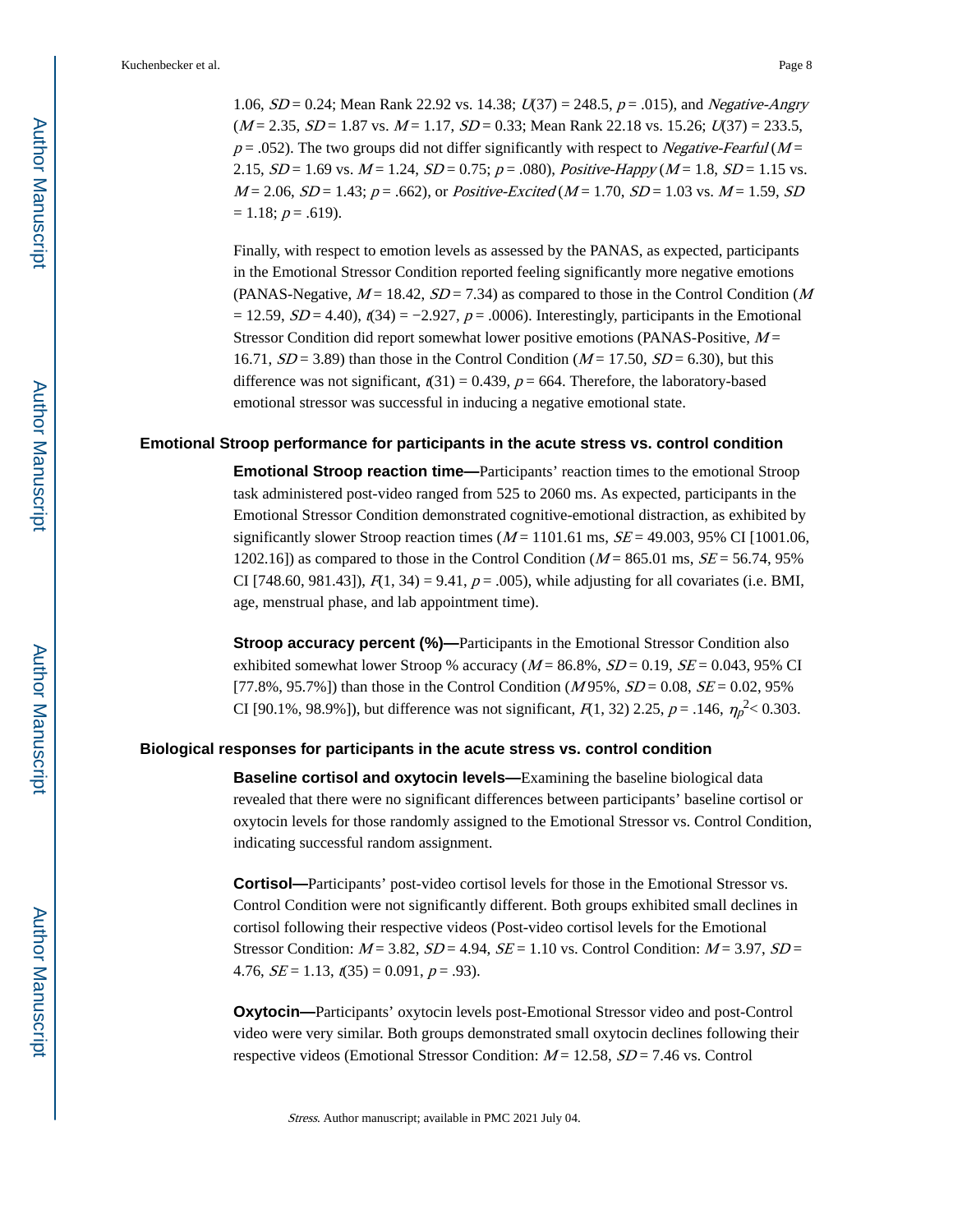Condition:  $M = 13.26$ ,  $SD = 7.43$ ,  $(37) = 0.28$   $p = .78$ ), unadjusted or while adjusting for all covariates addition to baseline oxytocin levels. The post-video Estimated Marginal Means for oxytocin in the Emotional Stressor Condition were  $M = 13.24$ ,  $SE = 1.23$ , 95% CI [10.71, 15.76], and the Control Condition were  $M = 12.53$ ,  $SE = 1.48$ , 95% CI [9.49, 15.57],  $F(1, 33) = 0.130, p = .72.$ 

#### **Interaction of basal neurohormone levels in acute stress vs. control condition**

Given that natural neurohormone baseline levels serve as the platform for research investigating therapeutic and receptor antagonists' effects and that a participant's relative natural neurohormone level is the reference point in "dose dependent effects" used in almost all research on this topic, we next looked at neurohormone effects more closely by examining participants' baseline neurohormone levels. Consistent with Kragel et al. (2019) who employed a low versus high grouping when assessing autonomic control of visceromotor activity in cognitively demanding tasks, we took participants' first saliva sample and performed a baseline cortisol levels median split to designate a low basal cortisol group (1.17–2.50 ng/mL) and a high basal cortisol group ( $>2.61$  ng/mL). Similarly, we performed a median split on participants' baseline oxytocin levels by grouping participants into a low basal oxytocin group (2.77–11.48 pg/mL) and a high basal oxytocin group (12.36–39.44 pg/mL).

#### **Basal cortisol and oxytocin effects for participants in the acute stress vs. control condition**

Participants entering the lab with higher baseline cortisol levels exhibited significantly quicker emotional Stroop reaction times ( $M = 895.13$  ms,  $SE = 53.56$ , 95% CI [785.24, 1005.02]) across conditions as compared to those with low baseline cortisol levels  $(M =$ 1071.50 ms,  $SE = 58.75$ , 95% CI [950.95, 1192.04]),  $F(1, 34) = 4.24$ ,  $p = .049$ , adjusting for all covariates, but there was no significant interaction of baseline cortisol by experimental condition on Stroop reaction time (Figure 1a). Participants with high baseline cortisol also displayed somewhat better cognitive accuracy performance on the Stroop task (Figure 1b), but this difference was not significant and there was no interaction between the baseline cortisol and experimental condition. Therefore, higher basal cortisol was associated with significantly faster reaction times for both the experimental and control condition. Higher basal cortisol was also associated with slightly (but not significantly) better Stroop cognitive accuracy in emotion word categorizing performance with no interaction between baseline cortisol and condition on either dependent measure.

Participants in the Emotional Stressor Condition exhibited slower emotional Stroop reaction times ( $M = 1082.73$  ms,  $SE = 54.36$ , 95% CI [910.71, 1194.69]) as compared to those in the Control Condition ( $M = 869.31$  ms;  $SE = 68.19$ , 95% CI [729.09, 1009.98]),  $F(1, 32) =$ 5.752,  $p = .024$ , but the interaction of Experimental Condition by baseline low vs. high oxytocin was not significant,  $F(1, 32) = 0.294$ , p.592 (Figure 2a).

Basal oxytocin levels were associated with participants' ability to accurately label emotion words with distracting background faces (angry, sad, neutral) on the emotional Stroop task. Across conditions, high basal oxytocin participants exhibited 99% accuracy on the Stroop  $(SD = 0.19, SE = 0.038, 95\% \text{ CI} [91\%, 100.1\%])$ , whereas low oxytocin participants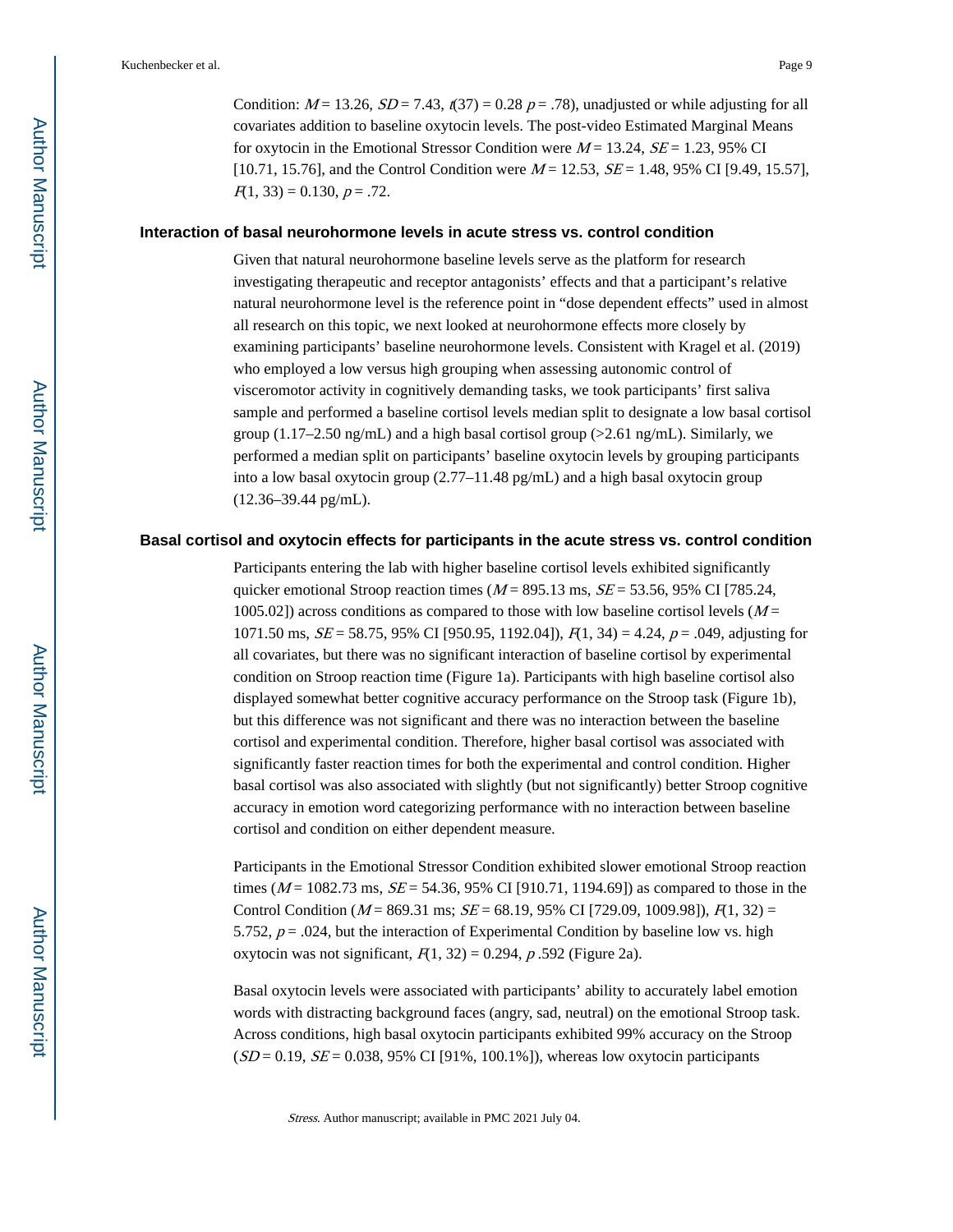exhibited 85% accuracy ( $M = 95\%$ ,  $SE = 0.39$ , 95% CI [77%, 93%]),  $F(1, 32) = 5.99$ , p  $= .022, \eta_p^2 < 0.653$ , while adjusting for all covariates (Figure 2b).

Importantly, stress revealed a strong association between oxytocin and Stroop accuracy performance, as indicated by a basal oxytocin level by Condition interaction,  $F(1, 32)$  = 4.813,  $p = .038$ ,  $\eta_p^2 < 0.559$ , adjusting for all covariates. Specifically, high basal oxytocin participants assigned to the Control Condition achieved 96% accuracy on the Stroop ( $SE =$ 0.064, 95% CI [87.0%, 113.3%], whereas high oxytocin participants assigned to the Emotional Stressor condition achieved 100.1% accuracy ( $SE = 0.054$ , 95% CI [82.8%, 105.1%]).

In contrast, participants with low basal oxytocin levels assigned to the Control Condition achieved 95% accuracy on the emotional Stroop task ( $SE = 0.069$ , 95% CI [72.8%, 101.1%]). However, low basal oxytocin participants in the Emotional Stressor Condition achieved only 75% accuracy on the Stroop ( $SE = 0.062$ , 95% CI [68.2%, 93.6%]). Therefore, acute stress appears to be particularly damaging to the cognitive-emotional accuracy of participants experiencing stress who have relatively low oxytocin levels (See Figure 2).

Examining these effects further revealed a positive association between basal oxytocin levels and positive affect for the young women randomly assigned to the Emotional Stressor Condition (PANAS-Positive – basal oxytocin level correlation,  $r(17) = 0.50$ ,  $p = .043$ ). Therefore, it is possible that high oxytocin levels both enhance cognitive-emotional accuracy (i.e. 100% Stroop accuracy) and promote positive affect, which may combine to buffer negative emotions and promote psychosocial resilience during times of stress.

#### **Cortisol and oxytocin responses for participants in the acute stress vs. control condition**

Participants' basal cortisol and oxytocin levels strongly predicted their post-video levels, and this was true for both neurohormones. Specifically, significant pre- to post-video partial correlations were evident for both cortisol,  $r(30) = 0.973$ ,  $p < .0001$ , and oxytocin,  $r(28) =$ 0.716,  $p < .000$  (Supplemental Material, Table S6).

**Associations between oxytocin and cortisol within conditions—**Notably, the associations between cortisol and oxytocin differed by Condition. Within the Control Condition, participants' baseline cortisol levels were strongly related to their post-video cortisol levels,  $r(17) = 0.96$ ,  $p < .001$ , and also correlated with participants' basal oxytocin levels,  $r(17) = 0.52$ ,  $p = .045$ , as well as their post-video oxytocin levels,  $r(17) = 0.56$ , p = .024. Therefore, the non-emotional (i.e. shower-tiling) control video apparently facilitated maintaining a status-quo relationship between cortisol and oxytocin.

However, a different pattern of results emerged for participants in the Emotional Stressor Condition. Here, baseline cortisol levels again were strongly related to participants' postvideo cortisol levels,  $r(17) = 0.98$ ,  $p < .001$ . Additionally, participants' oxytocin baseline levels still correlated from pre- to post-video,  $r(18) = 0.77$ ,  $p < .001$ , but more modestly than what was observed for the Control group participants. Moreover, there was no significant association between cortisol and oxytocin levels from pre- to post-Emotional Stressor,  $r(18)$ 

Stress. Author manuscript; available in PMC 2021 July 04.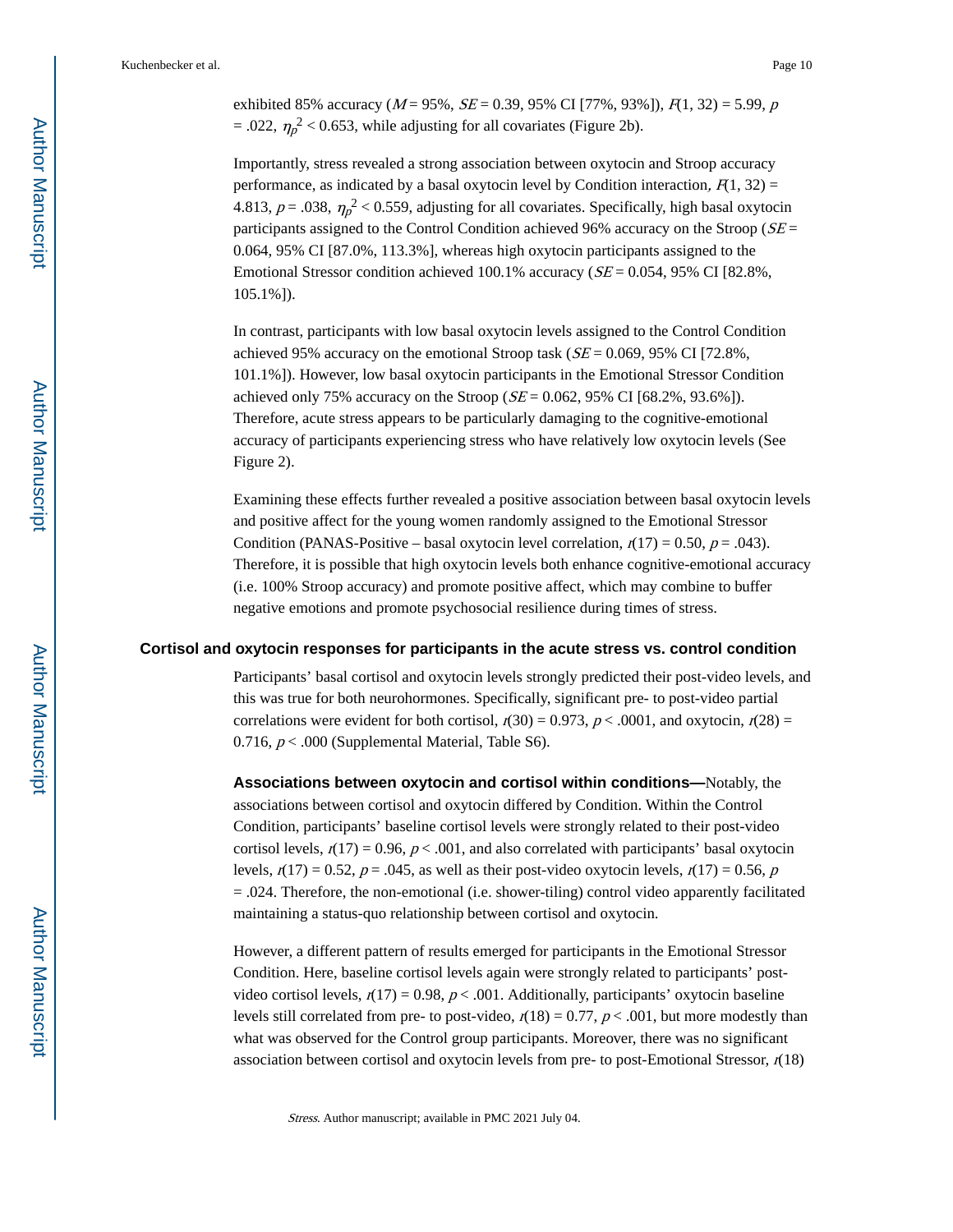$= -0.01$ ,  $p = .69$ , providing potential evidence of dynamic changes occurring for these two neurohormones as participants' responded to the content of the video.

#### **Self-reported stress and well-being across the semester**

Next, we examined the extent to which stress, well-being, and neurohormone levels differed as a function of when participants were assessed during the semester. This enabled us to investigate the question of how participants were affected by both the acute laboratory-based emotional stressor and also the naturalistic academic stress that they experienced, which we did by systematically bringing different students into the lab on successive Friday afternoons during the semester. Participants' satisfaction with life was somewhat higher mid-semester (Mdn  $28 = 28$ ; Mean Rank = 21.65) than late-semester (Mdn = 25; Mean Rank = 15.88), although this difference was not significant,  $U(37) = 117.0$ ,  $p = .110$ . Likewise, perceived stress levels were higher late-semester only (Mdn = 5; Mean Rank =  $22.79$ ) than midsemester (Mdn = 6; Mean Rank = 16.20), but, again, this association was marginally significant,  $U(37) = 226.0, p = .091$ .

#### **Basal cortisol levels across the semester**

As expected from prior research documenting academic stress-related increases in cortisol (e.g. Verschoor & Markus, 2011), baseline cortisol levels were significantly elevated for all participants toward the end of the semester when students' scholastic demands were greatest. As shown in Figure 3, this cortisol spike occurred on April 26th ( $M = 13.35$ ,  $SE =$ 2.427, 95% CI [18.35, 18.35]), with participants' levels remaining elevated through May 3rd  $(M = 6.85, SE = 2.20, 95\% \text{ CI} [2.32, 11.38], R10, 25) = 2.73, p = .020.$  These end-ofsemester cortisol elevations for these two dates were 2 SDs higher than the cortisol levels that participants exhibited mid-semester. Indeed, pairwise comparisons revealed that participants' cortisol levels were significantly higher on April 26th (i.e. the second-to-last week of the semester) than on all of the other previous weeks of data collection from mid- to late-middle semester (see Supplemental Material, Table S4 and S5), demonstrating that end of semester stress was significantly associated with sustained increases in cortisol.

#### **Basal oxytocin levels across the semester**

Lastly, we examined how basal oxytocin levels changed across the semester in response to changing levels of academic stress. As shown in Figure 4, participants' basal oxytocin levels were significantly higher later in the semester when scholastic demands are greatest. More specifically, participants' oxytocin levels abruptly increased for all participants coming into the lab on each of the three Fridays before the semester's end. Notably, this spike in oxytocin occurred one week prior to the increase in cortisol, which emerged the following week (see Supplemental Material, Tables S2 and S3).

This highly significant group-level increase in oxytocin was 2–3 SDs greater than all participants' mid- to late-middle semester oxytocin levels, with late-semester estimated marginal means being  $M = 22.66$ ,  $SD = 9.15$ ,  $SE = 1.78$ , 95% CI [19.01, 26.30], versus midsemester means of  $M = 7.58$ ,  $SD = 3.52$ ,  $SE = 1.67$ , 95% CI [4.15, 11.01],  $R_1$ , 28) = 36.444,  $p = .0001$ . The mid-semester baseline oxytocin estimated marginal means were March 8, M  $= 7.86$ ,  $SE = 3.30$ , 95% CI [.65, 15.12]; March 15,  $M = 7.37$ ,  $SE = 5.42$ , 95% CI [1.12,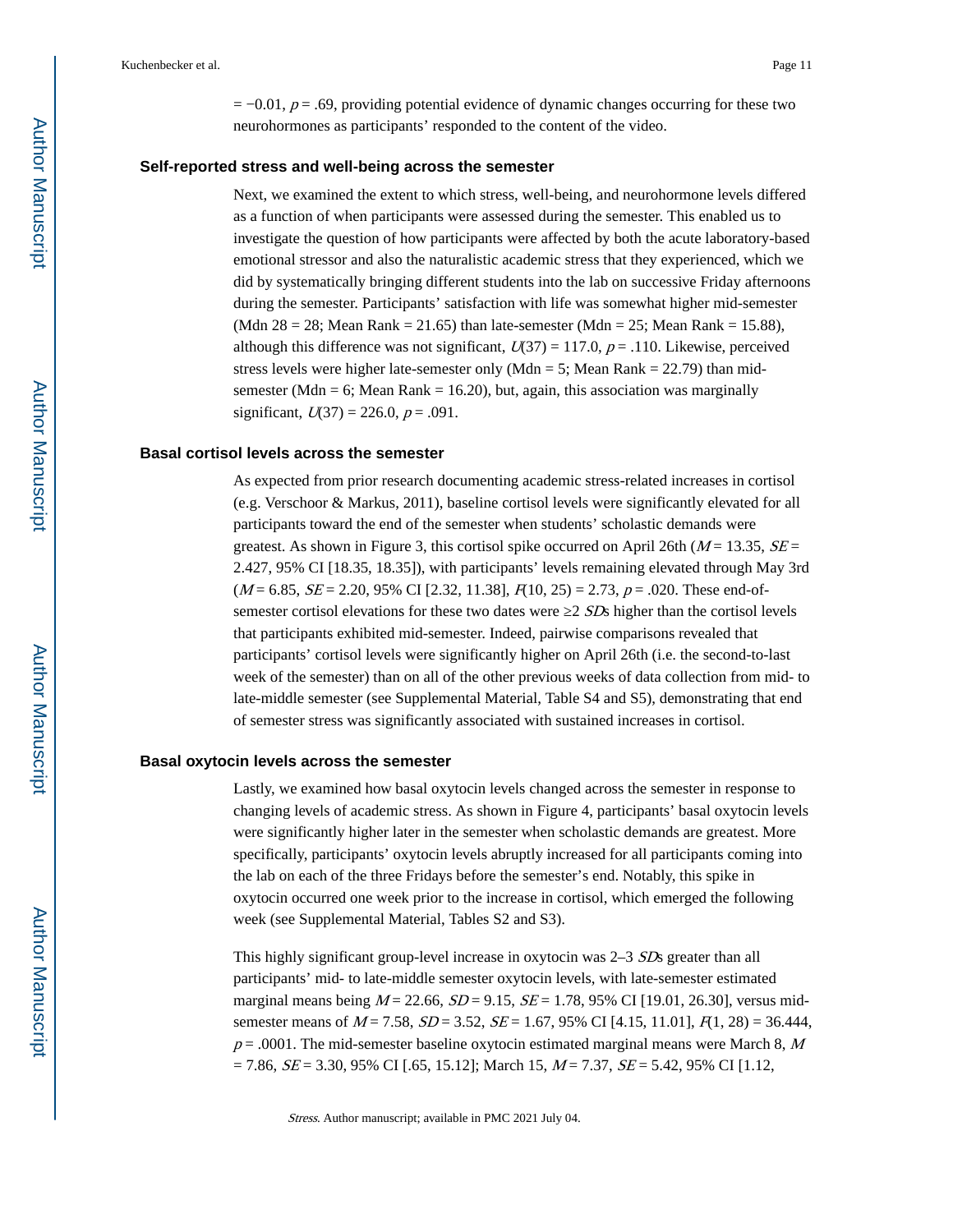13.61]; April 5,  $M = 6.34$ ,  $SE = 5.42$ , 95% CI [−4.88, 17.56]; and April 12,  $M = 7.85$ ,  $SE =$ 3.43, 95% CI [0.75, 14.94]. In comparison, the late semester estimated marginal means were: April 19,  $M = 22.55$ ,  $SE = 2.77$ , 95% CI [16.81, 28.28]; April 25,  $M = 27.99$ , 95% SE  $= 3.72, 95\% \text{ CI}$  [20.28, 35.70]; and May 3,  $M = 18.73$ ,  $SE = 3.40, 95\% \text{ CI}$  [11.70, 25.76]. This temporal stress-related effect on oxytocin was significant while adjusting for all covariates,  $F(10, 23) = 4.207$ ,  $p = .002$ , demonstrating that this shared semester-end stress was associated with substantial elevations in oxytocin among these healthy young women.

# **Discussion**

Despite substantial interest in how acute and chronic stress affect cortisol, oxytocin, and cognition, no studies have examined how these factors interrelate and change together in response to stress. We addressed this issue in the present study by assessing cortisol, oxytocin, and cognitive-emotional control levels in a sample of healthy young women who were randomly assigned to watch either an emotionally stressful or control video. As expected, young women randomly assigned to watch an emotionally distressing video reported experiencing greater increases in both general negative affectivity and specific negative emotions. Although this brief laboratory-based stressor did not significantly affect oxytocin or cortisol levels, there was a significant Emotional Stressor vs. Control Condition differential effect of low versus high baseline oxytocin and cortisol levels on participants' Stroop performance (see below).

By systematically running different participants on successive Friday afternoon sessions through the end of the semester, we were also able to cross-sectionally investigate how cortisol and oxytocin levels changed on average over the semester as scholastic demands increased. Notably, every participant coming into the lab during the last three weeks of the semester exhibited significantly elevated basal oxytocin levels. Additionally, the following week, every participant presented with significantly elevated basal cortisol levels, presumably in response to the increase in assignments, deadlines, and final exams occurring during this time. Stress-induced increases in cortisol are well documented in general and have also been shown for college students while anticipating and taking multiple-choice exams (Nicolson, 1992; Verschoor & Markus, 2011). Relevantly, these results are consistent with data from Anderson et al. (2018), who found group-based collective increases in cortisol during shared threatening outdoor river-rafting experiences, thus suggesting possible social-environmental synchronization of neurohormonal processes (Atzil et al., 2014).

Elaborating a bit further, every woman entering the lab during the last three weeks of the semester revealed elevated basal oxytocin levels by 2–3 SDs over mid-semester oxytocin levels. The fact that oxytocin increases preceded semester stress-induced increases in cortisol provides important new insight into the naturalistic timing of oxytocin level increases vis-à-vis increases in cortisol in response to stress. One possibility is that such increases represent an anticipatory neurohormonal response that promotes a collective biobehavioral reaction (e.g. "tend and befriend") that helps protect women from the negative effects of stress (Barrett, 2017; Taylor et al., 2000). Consistent with this possibility, substantial theorizing has focused on characterizing highly coordinated interactions between interpersonal processes, social brain networks, and biological responses that help individuals

Stress. Author manuscript; available in PMC 2021 July 04.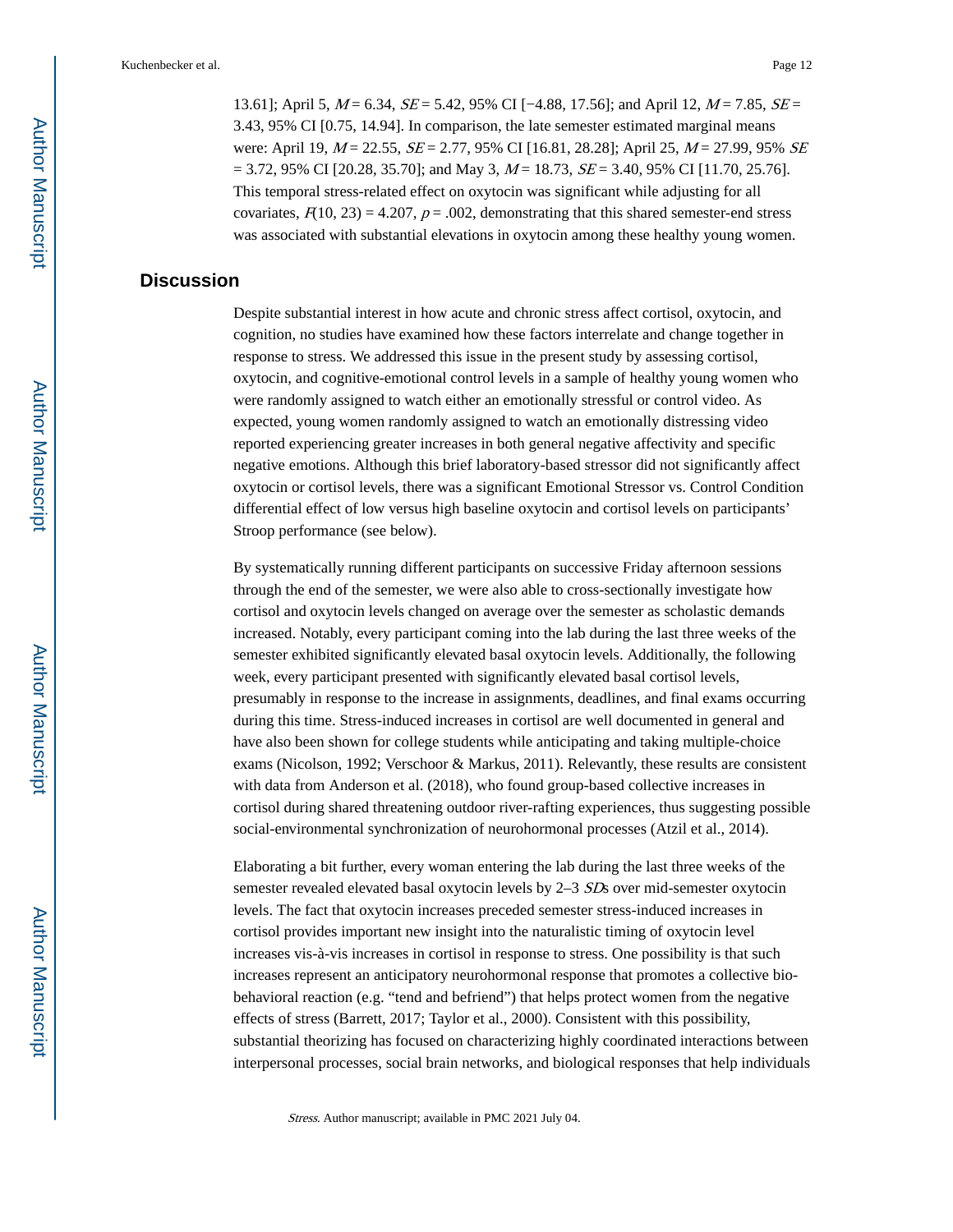better deal with impending social-environmental challenges (Atzin et al., 2018; Barrett, 2017; Feldman, 2012a, 2012b; Kleckner et al., 2017; Slavich, 2020b).

The ability to cognitively control emotional information has been described as a critical process regulating individuals' biological response to stress (Diamond, 2011; Shields et al., 2017b). Therefore, we also assessed participants' reaction times and accuracy in a postvideo emotional Stroop task in which participants were instructed to categorize foreground emotion words as Happy, Sad, or Anger while ignoring the background angry, sad, happy, or blurred face. Consistent with a role for cortisol in enabling individuals to quickly and accurately perceive the environment, higher baseline cortisol levels were associated with faster emotional Stroop reaction times. Higher baseline oxytocin levels, in turn, were associated with greater cognitive-emotional accuracy on the Stroop. More specifically, women with high oxytocin levels randomly assigned to watch the emotionally stressful video performed at a striking 100% accuracy on the emotional Stroop after watching the video as compared to only 75% accuracy for those exhibiting low basal oxytocin levels in this experimental condition. In addition, higher basal and post-video viewing oxytocin levels were associated with greater positive affect following the emotionally stressful video. Therefore, it is possible that oxytocin plays a role in helping women accurately process emotional information and maintain a more positive attitude during stress (Shiota et al., 2017).

More broadly speaking, the Stroop task that we used required women to ignore the background male face (distractor) while attending to and categorizing the emotion word (task). In real life, the ability to make a split-second accurate assessment of a potentially threatening (male) assailant may increase the likelihood of survival for both the woman and the child she is protecting. Though speculative, therefore, the present data are consistent with a potential role for oxytocin in enhancing cognitive processes that would help promote the survival of the species.

Despite chronic stress-related increases in both cortisol and oxytocin, women in this sample did not report significant decreases in well-being or increases in perceived stress during the most academically challenging times of the semester. Although the present data cannot address the mechanistic reason for these unexpected findings, one possibility is that the women's elevated oxytocin at semester's end buffered them from the negative emotions that often accompany stress. Consistent with this possibility, oxytocin is known to mediate positive affect and perceived event sociality (Isgett et al., 2017) and may provide chronic stress-buffering effects (Holt-Lunstad et al., 2008; Quirin et al., 2011). Associations between changes in the autonomic control of visceromotor activity, cognitive control of demanding tasks, allostasis (e.g. as found by Kragel et al., 2019), and oxytocin might be explored in future research. It is also possible that scales that assess processes that are more subject to change (e.g. weekly depressive symptoms, daily stress levels) could have done a better job of capturing some of the expected stress variability across the semester, but longitudinal, within-person sampling of cortisol, oxytocin, sociality, and perceived stress is needed to further investigate this possibility.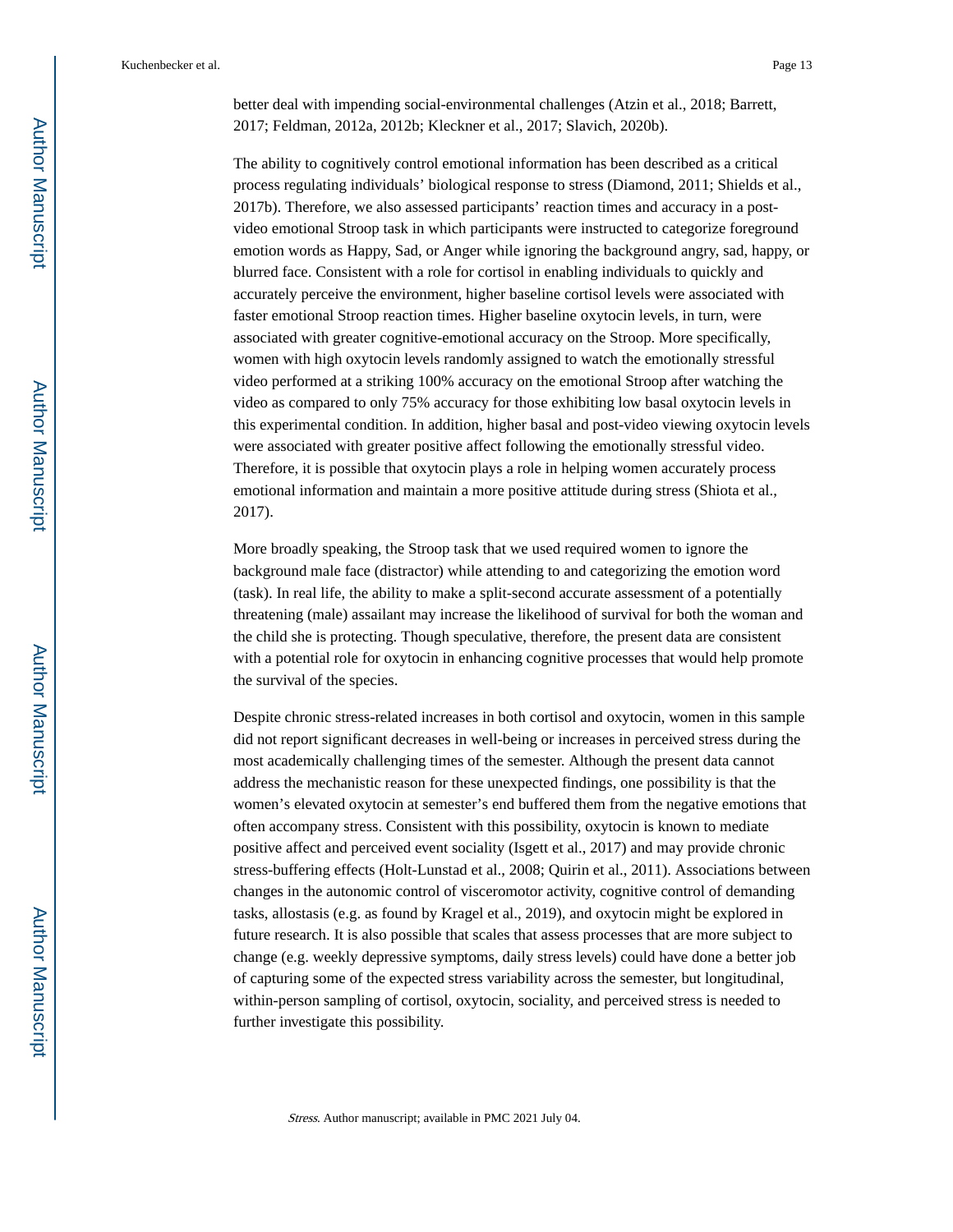The association between oxytocin and positive affect that we found makes sense when viewed within the tend-and-befriend framework. Ultimately, oxytocin triggered positive affect tending-and-befriending caregivers would be more likely to manage stress and efficaciously perform support behaviors that are needed (Taylor, 2006) if fueled by positive emotions such as *alert, active, determined*, and *strong*. Indeed, the positive association seen between increased positive affect and oxytocin, and the group-level natural oxytocin neurohormone convergence evidenced here, both support oxytocin's acute and chronic stress-buffering effects for women and may help explain some prior findings showing stressbuffering benefits of positive emotion (for a review, see Pressman et al., 2019).

Feldman (2017) points out that bio-behavioral synchrony is critical for survival. Moreover, the oxytocin system is known to help support social affiliation and group cohesion by increasing the salience of social cues and regulating stress in humans (Bartz et al., 2011; Taylor, 2011). Levy et al. (2016), in turn, demonstrated that oxytocin selectively modulates brain responses to stimuli probing social synchrony with increased oxytocin robustly affecting social processing. Contextual group, oxytocin receptors, and individual oxytocin effects on agency are relevant, particularly as related to caregiving and parenting (Bakermans-Kranenburg et al., 2012; Feldman et al., 2013). It is possible, therefore, that the present data showing increases in oxytocin and, subsequently, cortisol among women at semester's end are partly representative of social-biological synchrony that helps individuals and groups better prepare for challenges that lie ahead. Oxytocin stress-buffering and positive affect within the tend and befriend and survival of the species models subserve the prioritization of offspring care. Increased cognitive acuity and positive emotions, as found here, would further be valuable for initiating and performing needed instrumental actions that help promote survival, particularly in stressful situations.

## **Limitations**

Several limitations of this study should be noted. First, we sampled college-age women taking no hormones. Additional research exploring these effects among men, hormone consuming women, and persons of other ages and social groups is thus necessary to explore issues of generalizability. Second, our sample size of 37 women was modest with only twenty in the Emotional Stressor and seventeen in the Control Condition. Additionally, women's natural basal neurohormone levels collected across the semester included only four to seven participants per week. Although we found significant between-group differences toward the semester's end, these cell sizes are indeed small. Given the limited sample size, it is possible that low power may partly explain marginal or non-significant findings in selfreport and acute stressor measures. As such, these results should be regarded as preliminary until replication studies are conducted. Third, participants' cortisol and oxytocin levels were quantified in saliva. Evidence exists supporting the reliability and validity of salivary cytokine and cortisol measures (e.g. Slavish et al., 2015; Shields et al., 2019), but validity questions remain regarding salivary oxytocin (McCullough et al., 2013). Studies examining salivary oxytocin have provided evidence for its reliability (van Ijzendoorn et al., 2012) and have shown that salivary levels correlate strongly with plasma levels (e.g.  $r = 0.59$ ; Grewen et al., 2010). Moreover, similar results have been reported with samples obtained from saliva, urine, and plasma (Feldman et al., 2011; Holt-Lunstad et al., 2015). Nevertheless, we

Stress. Author manuscript; available in PMC 2021 July 04.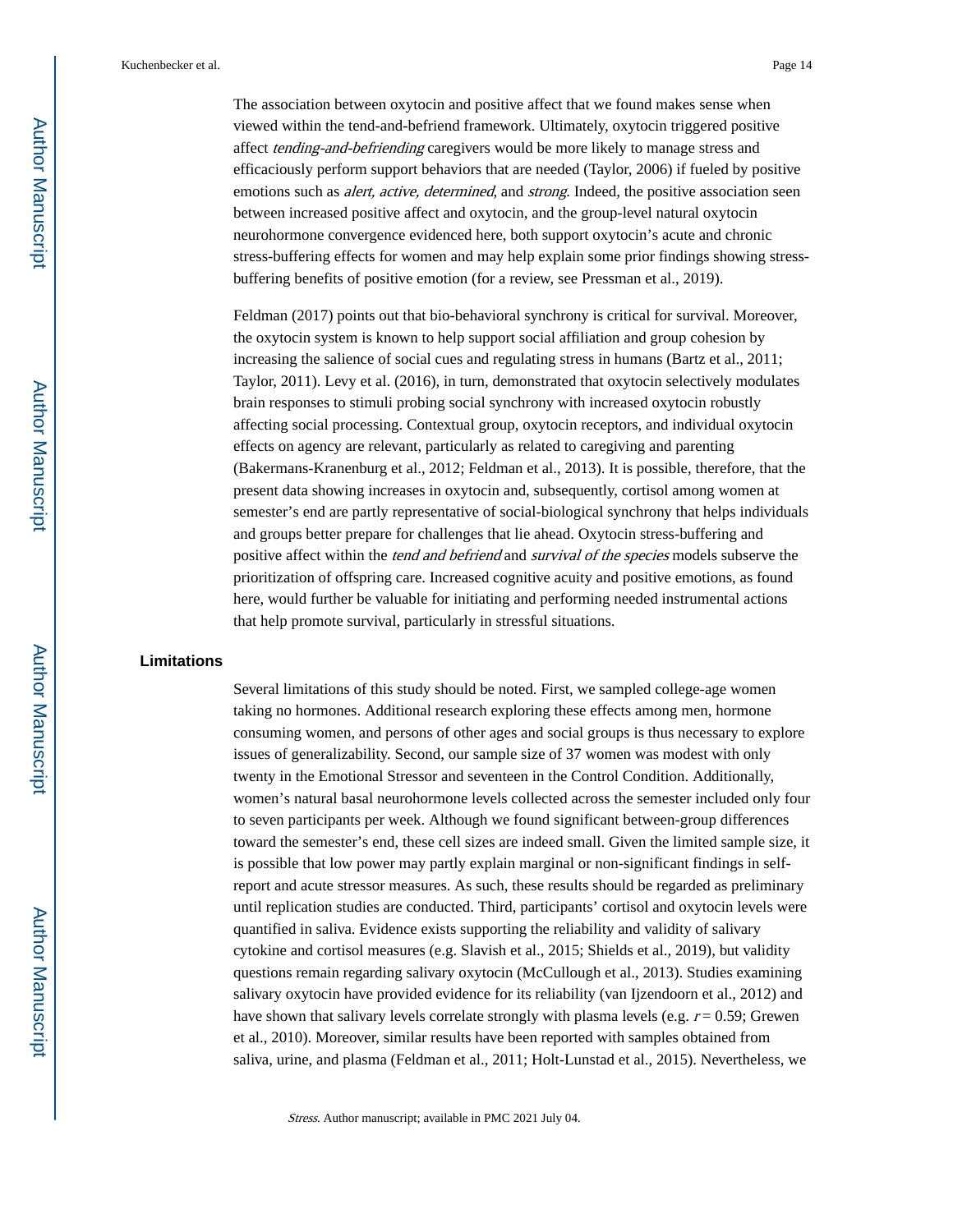recognize that this is a concern and recommend that future studies consider using other sampling procedures, bio-assays, and mass spectrometry to address this issue.

Fourth, although we standardized the timing of the experimental lab sessions such that they all occurred on a Friday afternoon, oxytocin and cortisol both have known diurnal effects, and future research could benefit from using an even narrower sampling window. Finally, additional research is needed to examine different processes that might account for the strong association that we observed between individual and group-level changes in cortisol and oxytocin toward the end of the semester. Increased social interactions and sociality (Isgett et al., 2017), shared convergent emotional expressions that are known to occur during stress (Totterdell et al., 1998), and oxytocinergic mechanisms contributing to species survival (Holt-Lunstad et al., 2019) could have all contributed to these effects. However, pheromones, cyclical estrogen, and other neurophysiological processes could also be relevant and should be explored in future research.

Given the significant associations between cortisol and oxytocin observed here, we also encourage researchers to examine neurohormone responses to stress during other challenging social group experiences, such as groups meeting important deadlines (e.g. NASA launch), athletic teams playing high-stakes games across the season, or emergency response teams or civilians working or living through natural disasters (e.g. earthquakes, floods, fires, pandemics). Likewise, diurnal cortisol effects are well known, but additional research is needed to examine possible diurnal oxytocin effects, as well as how cortisol and oxytocin change in concert across a day and across time within individuals and social groups. Additionally, given our finding that basal oxytocin and cortisol levels change significantly across the semester, future research should investigate time-of-semester effects or at least control for assessment timing when studying these neurohormones.

#### **Conclusions**

In conclusion, the present study examined psychological and biological responses to acute and longer-term naturalistic stress and revealed what we believe is new information about how healthy young women respond to such stress. More specifically, we found that as compared to women assigned to a no-stress control condition, those randomly assigned to experience an acute emotional stressor exhibited greater increases in negative emotionality but no significant changes in cortisol or oxytocin. Rather, it was participants' basal cortisol and oxytocin levels that yielded significant insights into how these neurohormones relate to cognitive-behavioral processes during stress. When separated into high vs. low median-split groups, while most control group emotional Stroop performances were similar, after viewing the Emotional Stressor video, higher basal cortisol levels were significantly associated with faster cognitive-emotional Stroop reaction times; higher basal oxytocin levels, in turn, were related to greater Stroop cognitive-emotional accuracy.

Finally, we found cross-sectional evidence for a consistent spike in participants' oxytocin levels three weeks before the semester's end, with cortisol levels increasing the week after. This cortisol finding is consistent with prior research on biological responses during group stress synchrony (e.g. Anderson et al., 2018) but extends this work to include both acute and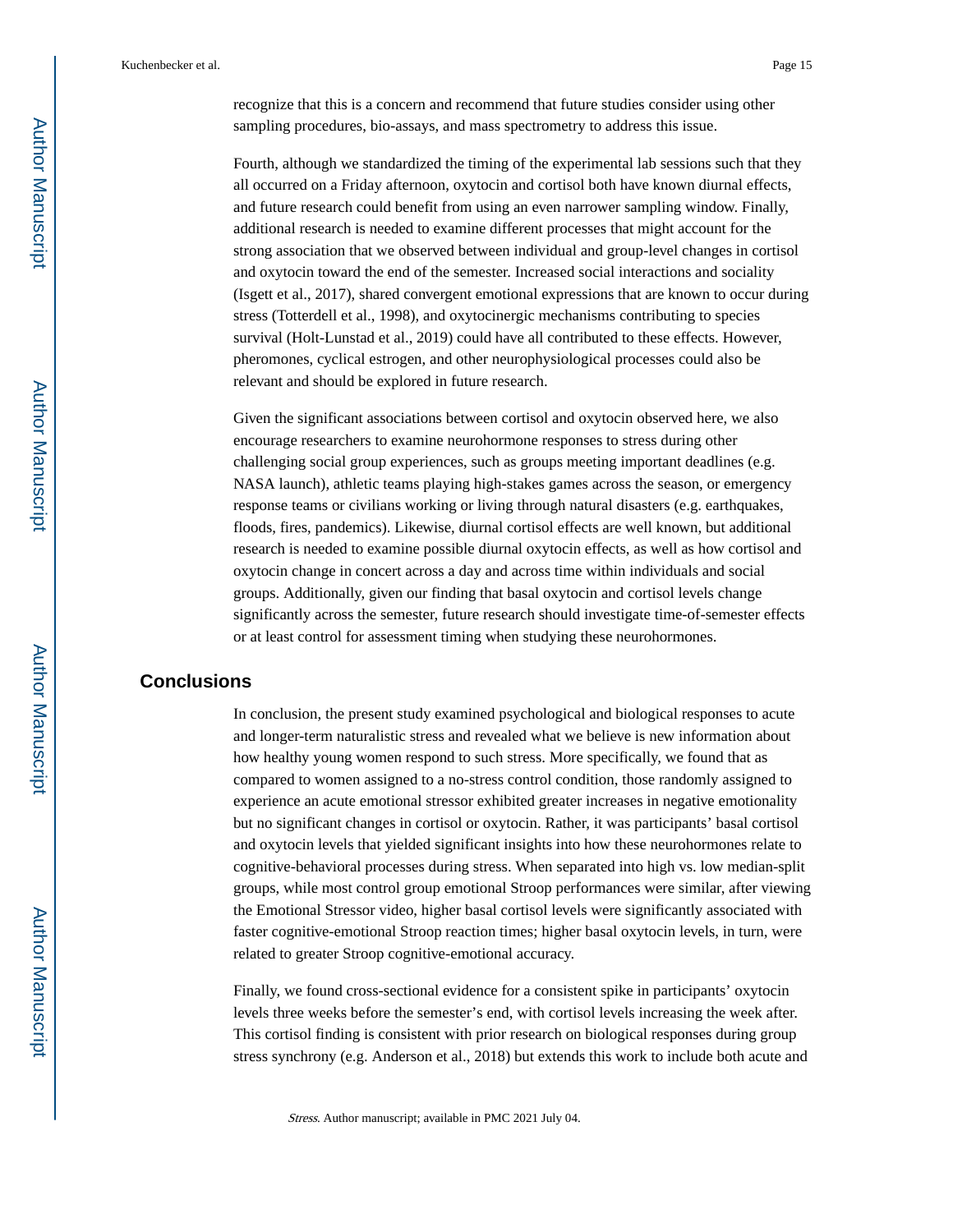chronic forms of stress and both neurohormones. More broadly, investigating the dynamic nature of oxytocin and cortisol may reveal a choreographed dance – a sort of do-si-do pattern – wherein increases in cortisol are associated with complementary increases in oxytocin. Nuanced and responsive to social-environmental situations, oxytocin's blanket framing as a love hormone, the tend and befriend hormone, or as a pro- vs. anti-social hormone is over-simplistic and misses the social attention and salience processes promoted by oxytocin, as well as the divergent, situation-specific effects that are associated with this neurohormone (Beery, 2015; Steinman et al., 2019). Perhaps a more inclusive view of oxytocin vis-à-vis cortisol might be as protective wear: a sort of whole-body Kevlar vest that provides anticipatory protection (Barrett, 2017) against stressful situations in advance of them actually occurring, with the oxytocin response, and its effects, being shaped by the specific social features of the situation being experienced (Influs et al., 2019).

Finally, this study is the first that we know of to examine the cognitive correlates of these two neurohormones, though additional research is needed to more fully understand the mechanisms underlying these associations. It is possible, for example, that oxytocin provides women with an anxiolytic and affective boost that supports social synchrony and facilitates getting through stressful times together, as is suggested by affiliative neuroscience (Feldman, 2020), survival of the species, and tend and befriend (Taylor et al., 2000). However, additional studies are needed to understand the relevance of the present findings for collective well-being and behavior. Further research is also warranted to explore how endogenous systemic oxytocin and cortisol responses are interrelated during times of stress and how such effects are in turn associated with emotion regulation, cognitive control and allostasis, stress-buffering, and individual and collective positive affect and agency in ways that structure the stress response and promote psychosocial resilience "when the going gets tough."

# **Supplementary Material**

Refer to Web version on PubMed Central for supplementary material.

# **Acknowledgments**

We thank Merideth Robinson for her early (2010) oxytocin literature review; Cecilia Lau and Le'Quan Jackson for their work contributing to the creation of the Stroop task; Connie Sheers, for guiding/supervising our undergraduate RA Le'Quan Jackson in his honors research project that translated into our research and for the early use of her Shears Goggle Viewing Device as a role model for the replica used in our study; the Chapman University Frances Smith Center for Individual and Family Therapy, for providing weekly access to private observation study rooms; Sarah Kawai, Chiara Colicino, Kiernan Gilbert, Hanna Silva, Chris Butterfield, Esmè Aston, Reyn Yoshiura, Bradley Franco, Anthony Jacobsmeyer, and Ted Miller for helping run the study; Chiara Colicino for additionally assisting with early video reliability methodology development; Sarah Kawai for also handling video technical management and oxytocin-cortisol pilot test methods; David Barrow at the UNC Cytokine and Biomarker Analysis Facility and Chihiro Christmas at Karen Grewen's Lab at UNC Chapel Hill for conducting the cortisol and oxytocin assays; and Laura Glynn for her early input on oxytocin and study design. Special thanks go equally to Kristopher Kuchenbecker and Katherine Kuchenbecker for their statistical tutorials, first chart creations, and personal support of the first author.

#### Funding

This study was made possible by support from R.W. Research to Shari Young Kuchenbecker, and by a Society in Science – Branco Weiss Fellowship, NARSAD Young Investigator Grant [23958] from the Brain & Behavior Research Foundation, and National Institutes of Health grant [K08 MH103443] to George M. Slavich.

Stress. Author manuscript; available in PMC 2021 July 04.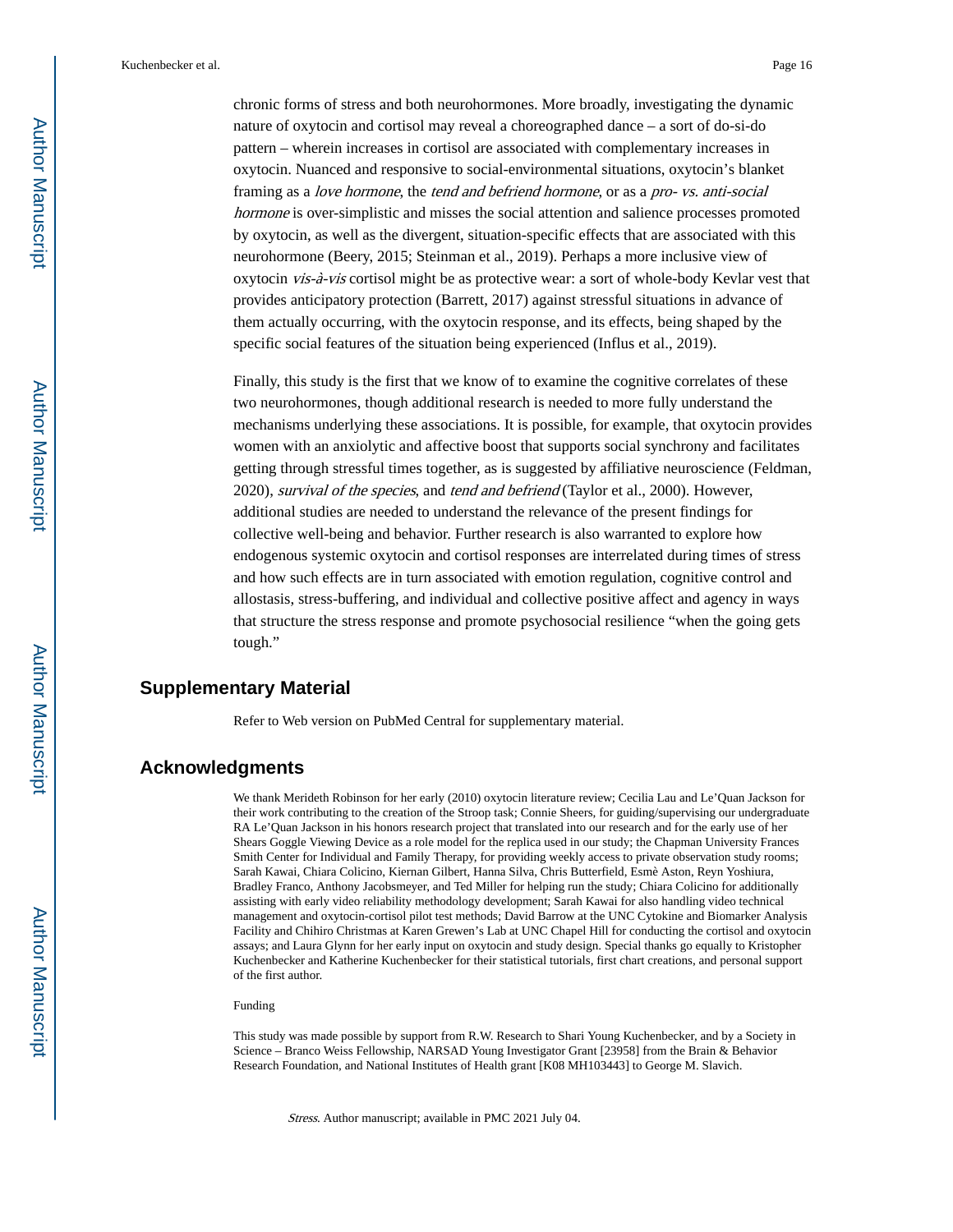## **Notes on contributors**

*Shari Young Kuchenbecker, PhD* is Director of R. W. Research, Inc. and Associate Director and Co-Founder of the Western Positive Psychology Association. Her early doctoral research at UCLA on children's development of empathy and cognitive, behavioral and emotional empathic responses in positive, negative and neutral stimulating situations created a foundation for her ongoing research. She studies empathy, pro-social skills, emotion regulation, self-report and facial expression under duress, parent emotion coaching, development through sports, well-being, social synchrony, and the emerging dynamic relationship of oxytocin and cortisol in resilience.

**Sarah D. Pressman, PhD** is a Professor of Psychological Science specializing in research on the interconnections between positive psychosocial factors and physical health, with a particular focus on the stress and non-stress related mechanisms that connect these variables. She completed her PhD in Social, Personality and Health Psychology at Carnegie Mellon University, followed by post-doctoral training in Cardiovascular Behavioral Medicine at the University of Pittsburgh.

*Jared Celniker, MA* is a National Science Foundation Graduate Research Fellow and doctoral candidate at the University of California, Irvine. His research focuses on political and moral judgment.

*Karen M. Grewen, PhD* is a Professor of Psychiatry, Neurobiology and Psychology at the University of North Carolina at Chapel Hill, who studies the effects of prenatal drug exposures on infant brain and behavioral development and on neurobiological correlates of mother-infant attachment formation. She also examines the effects of social affiliation on stress. A primary focus is on hormone markers of affiliation (e.g. oxytocin, vasopressin) and stress (e.g. catecholamines, cortisol, ACTH, salivary alpha amylase), measured in blood, urine, and saliva.

*Kenneth D. Sumida, PhD* is a Professor and Department Chair of Health Sciences within the Crean College of Health & Behavioral Sciences at Chapman University. He holds the Warren D. Hancock Endowed Chair in Natural Sciences and is the Director of the Post Baccalaureate Pre-Health Professional Program. His lab performs various biochemical assays that support his own investigations as well as others.

*Naveen Jonathan, PhD, LMFT* is a Clinical Associate Professor and Chair of the Department of Marriage & Family Therapy at Chapman University. Dr. Jonathan also is a licensed Marriage & Family Therapist in the State of California. He has a private practice in Santa Ana, CA (Santa Ana Community Counseling), where he works with a diverse population of families, couples, and individuals, including those in the LGBTQ community, those facing immigration/acculturation issues, and other marginalized populations. Dr. Jonathan often incorporates stress management techniques in therapy.

*Brendan Everett, BA* graduated from Chapman University with a B.A. in Psychology and English Literature. He currently works in the auto industry and enjoys rooting on his Bay Area sports teams in his spare time.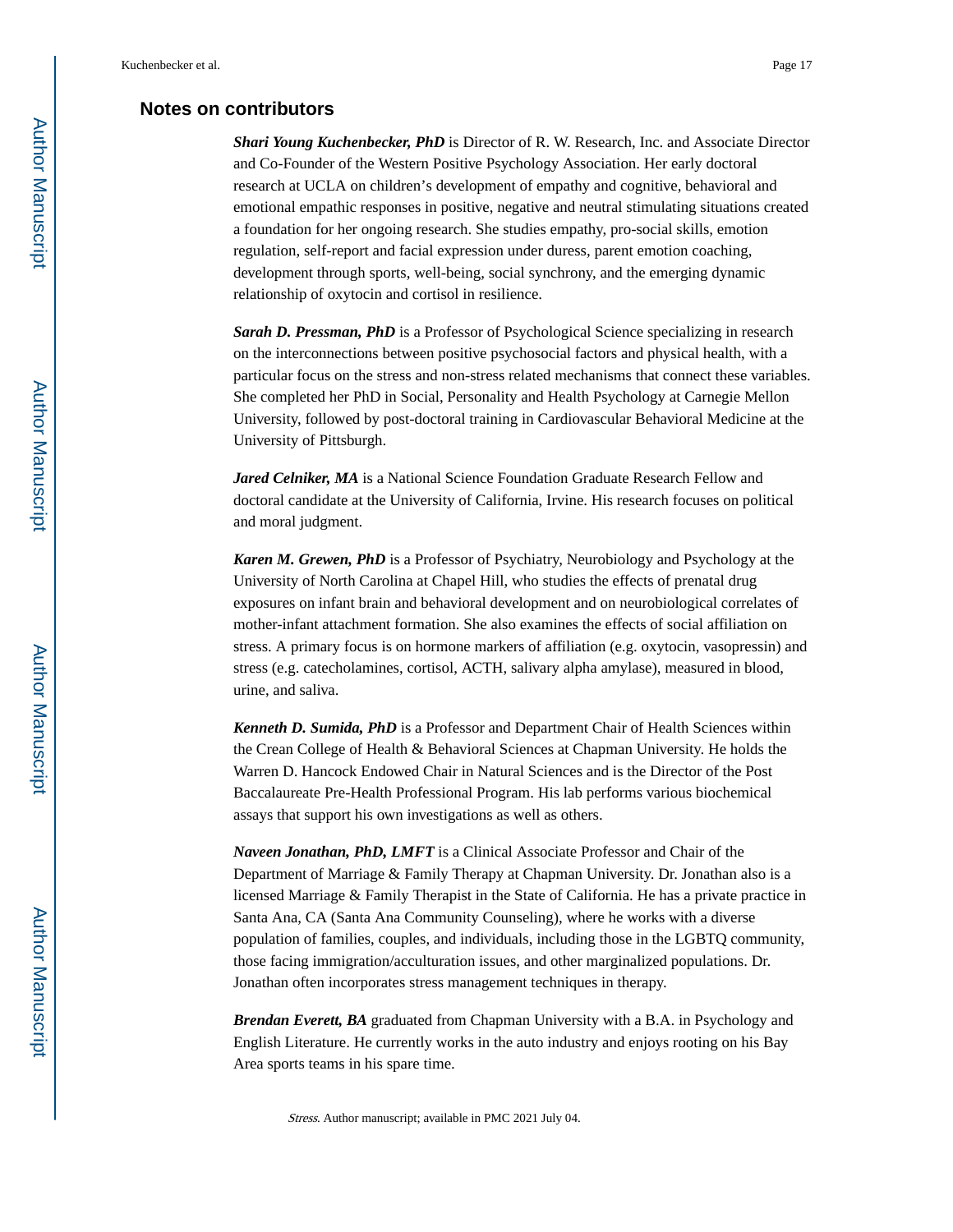*George M. Slavich, PhD* is an Associate Professor of Psychiatry and Biobehavioral Sciences at UCLA and a Research Scientist at the Semel Institute for Neuroscience and Human Behavior, where he directs the UCLA Laboratory for Stress Assessment and Research. His work focuses on the conceptualization, assessment, and management of life stress, and on psychological and biological mechanisms linking stress and health. He developed the first online system for assessing lifetime stress exposure (i.e., STRAIN); formulated the first fully integrated, multi-level theory of depression; and is helping pioneer a new field of research, called human social genomics. His most recent research examines biopsychosocial processes linking Social Safety Theory and health.

# **References**

- Adam E (2006). Transactions among adolescent trait and state emotion and diurnal and momentary cortisol activity in naturalistic settings. Psychoneuroendocrinology, 31(5), 664–679. 10.1016/ j.psyneuen.2006.01.010 [PubMed: 16584847]
- American Psychological Association. (2017). Stress in America: Coping with change. [https://](https://www.apa.org/news/press/releases/stress/2016/coping-with-change.pdf) [www.apa.org/news/press/releases/stress/2016/coping-with-change.pdf](https://www.apa.org/news/press/releases/stress/2016/coping-with-change.pdf)
- American Psychological Association. (2019). Stress in America: Stress and current events. [https://](https://www.apa.org/news/press/releases/stress/2019/stress-america-2019.pdf) [www.apa.org/news/press/releases/stress/2019/stress-america-2019.pdf](https://www.apa.org/news/press/releases/stress/2019/stress-america-2019.pdf)
- Anderson CL, Monroy M, & Keltner D (2018). Emotion in the wilds of nature: The coherence and contagion of fear during threatening group-based outdoors experiences. Emotion, 18(3), 355–368. 10.1037/emo0000378 [PubMed: 29072475]
- Apter-Levi Y, Pratt M, Vakart A, Feldman M, Zagoory-Sharon O, & Feldman R (2016). Maternal depression across the first years of life compromises child psychosocial adjustment: Relations to child HPA-axis functioning. Psychoneuroendocrinology, 64, 47–56. 10.1016/ j.psyneuen.2015.11.006 [PubMed: 26610204]
- Atzin S, Gao W, Fradkin I, & Barrett LF (2018). Growing a social brain. Nature Human Behaviour, 2, 624–636. 10.1038/s41562-018-0384-6
- Atzil S, Hendler T, & Feldman R (2014). The brain basis of social synchrony. Social Cognitive and Affective Neuroscience, 9(8), 1193–1202. 10.1093/scan/nst105 [PubMed: 24056729]
- Austad SN (2006). Why women live longer than men: Sex differences in longevity. Gender Medicine, 3(2), 79–92. 10.1016/S1550-8579(06)80198-1 [PubMed: 16860268]
- Bakermans-Kranenburg MJ, van Ijzendoorn MH, Riem MME, Tops M, & Alink LRA (2012). Oxytocin decreases handgrip force in reaction to infant crying in females without harsh parenting experiences. Social Cognitive and Affective Neuroscience, 7(8), 951–957. 10.1093/scan/nsr067 [PubMed: 22037689]
- Barrett LF (2017). How emotions are made: The secret life of the brain. Houghton Mifflin Harcourt.
- Bartz JA, Zaki J, Bolger N, & Ochsner KN (2011). Social effects of oxytocin in humans: Context and person matter. Trends in Cognitive Sciences, 15(7), 301–309. 10.1016/j.tics.2011.05.002 [PubMed: 21696997]
- Baumeister D, Akhtar R, Ciufolini S, Pariante CM, & Mondelli V (2016). Childhood trauma and adulthood inflammation: A meta-analysis of peripheral C-reactive protein, interleukin-6 and tumour necrosis factor-α. Molecular Psychiatry, 21(5), 642–649. 10.1038/mp.2015.67 [PubMed: 26033244]
- Beery AK (2015). Antisocial oxytocin: Complex effects on social behavior. Current Opinion in Behavioral Sciences, 6, 174–182. 10.1016/j.cobeha.2015.11.006
- Carpenter LL, Gawuga CE, Tyrka AR, Lee JK, Anderson GM, &Price LH, (2010). Association between plasma IL-6 response to acute stress and early-life adversity in healthy adults. Neuropsychopharmacology, 35(13), 2617–2623. 10.1038/npp.2010.159 [PubMed: 20881945]
- Cohen S, Kamarck T, & Mermelstein R (1983). A global measure of perceived stress. Journal of Health and Social Behavior, 24(4), 385–396. 10.2307/2136404 [PubMed: 6668417]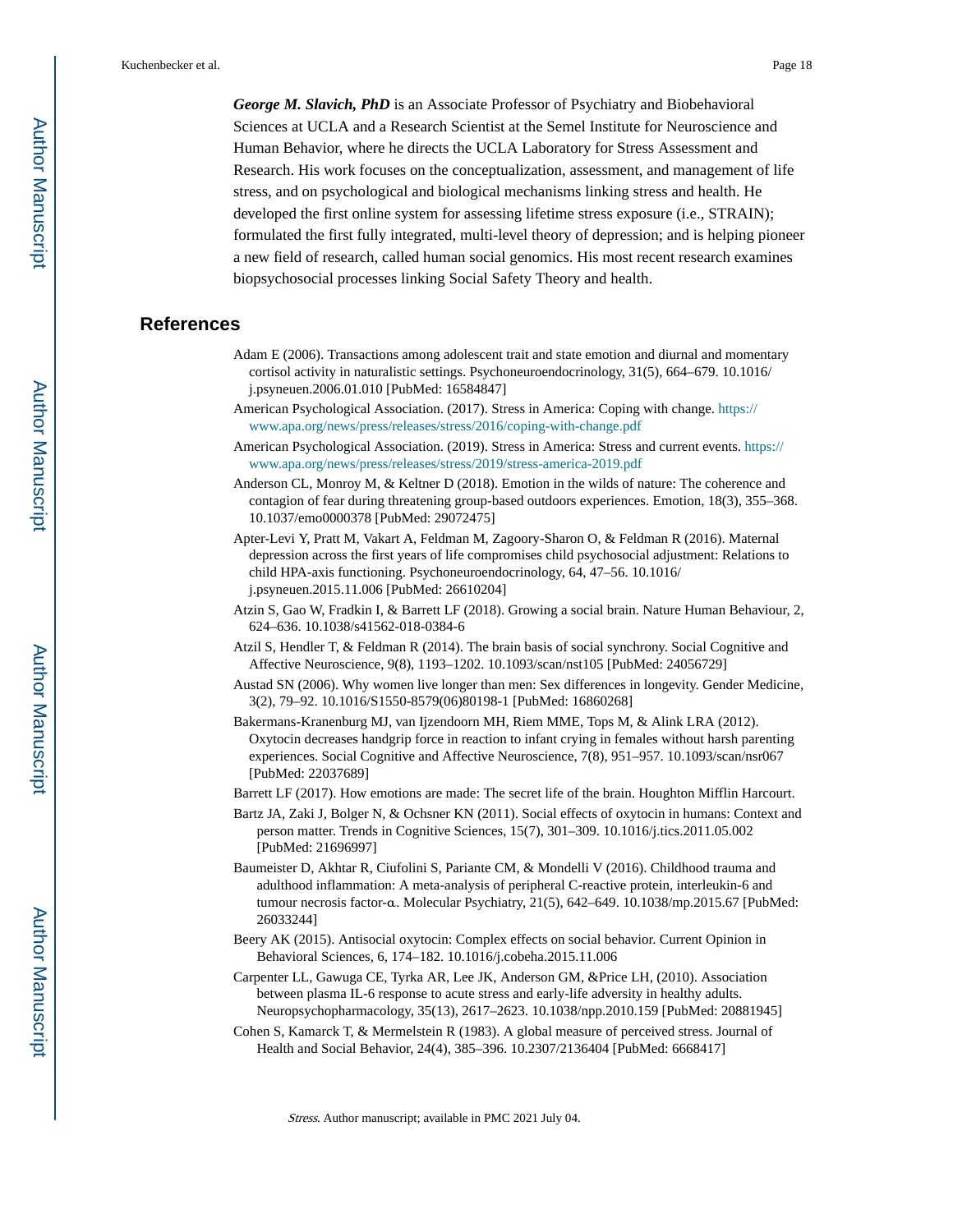- Crespi BJ (2016). Oxytocin, testosterone, and human social cognition. Biological Reviews of the Cambridge Philosophical Society, 91(2), 390–408. 10.1111/brv.12175 [PubMed: 25631363]
- Dabrowska J, Hazra R, Ahern TH, Guo J-D, McDonald AJ, Mascagni F, Muller JF, Young LJ, & Rainnie DG (2011). Neuroanatomical evidence for reciprocal regulation of the corticotrophinreleasing factor and oxytocin systems in the hypothalamus and the bed nucleus of the stria terminalis of the rat: Implications for balancing stress and affect. Psychoneuroendocrinology, 36(9), 1312–1326. 10.1016/j.psyneuen.2011.03.003 [PubMed: 21481539]
- Diamond A (2011). Biological and social influences on cognitive control processes dependent on prefrontal cortex. In Braddick O, Atkinson J, & Innocenti GM (Eds.), Progress in brain research (Vol. 189, pp. 319–339). Elsevier. [PubMed: 21489397]
- Dickerson SS, & Kemeny ME (2004). Acute stressors and cortisol responses: A theoretical integration and synthesis of laboratory research. Psychological Bulletin, 130(3), 355–391. 10.1037/0033-2909.130.3.355 [PubMed: 15122924]
- Diener E, Emmons R, Larsen R, & Griffin S (1985). The Satisfaction with Life Scale. Journal of Personality Assessment, 49(1), 71–75. 10.1207/s15327752jpa4901\_13 [PubMed: 16367493]
- Feldman R (2012a). Parent-infant synchrony: A biobehavioral model of mutual influences in the formation of affiliative bonds. Monographs of the Society for Research in Child Development, 77(2), 42–51. 10.1111/j.1540-5834.2011.00660.x
- Feldman R (2012b). Oxytocin and social affiliation in humans. Hormones and Behavior, 61(3), 380– 391. 10.1016/j.yhbeh.2012.01.008 [PubMed: 22285934]
- Feldman R (2017). The neurobiology of human attachments. Trends in Cognitive Sciences, 21(2), 80– 99. 10.1016/j.tics.2016.11.007 [PubMed: 28041836]
- Feldman R (2020). What is resilience: An affiliative neuroscience approach. World Psychiatry, 19(2), 132–150. 10.1002/wps.20729 [PubMed: 32394561]
- Feldman R, & Bakermans-Kranenburg M (2017). Oxytocin: A parenting hormone. Current Opinion in Psychology, 15, 13–18. 10.1016/j.copsyc.2017.02.011 [PubMed: 28813252]
- Feldman R, Gordon I, Influs M, Gutbir T, & Ebstein RP (2013). Parental oxytocin and early caregiving jointly shape children's oxytocin response and social reciprocity. Neuropsychopharmacology, 38(7), 1154–1162. 10.1038/npp.2013.22 [PubMed: 23325323]
- Feldman R, Gordon I, & Zagoory-Sharon O (2011). Maternal and paternal plasma, salivary, and urinary oxytocin and parent-infant synchrony: Considering stress and affiliation components of human bonding. Developmental Science, 14(4), 752–761. 10.1111/j.1467-7687.2010.01021.x [PubMed: 21676095]
- Feldman R, Weller A, Zagoory-Sharon O, & Levine A (2007). Evidence for a neuroendocrinological foundation of human affiliation: Plasma oxytocin levels across pregnancy and the postpartum period predict mother-infant bonding. Psychological Science, 18(11), 965–970. 10.1111/ j.1467-9280.2007.02010.x [PubMed: 17958710]
- Frisch J, Häusser JA, & Mojzisch A (2015). The Trier Social Stress Test as a paradigm to study how people respond to threat in social interactions. Frontiers in Psychology, 6, 14. 10.3389/ fpsyg.2015.00014 [PubMed: 25698987]
- Furman D, Campisi J, Verdin E, Carrera-Bastos P, Targ S, Franceschi C, Ferrucci L, Gilroy DW, Fasano A, Miller GW, Miller AH, Mantovani A, Weyand CM, Barzilai N, Goronzy JJ, Rando TA, Effros RB, Lucia A, Kleinstreuer N, & Slavich GM (2019). Chronic inflammation in the etiology of disease across the life span. Nature Medicine, 25(12), 1822–1832. 10.1038/s41591-019-0675-0
- Goodin B, Ness TJ, & Robbins MT (2015). Oxytocin a multifunctional analgesic for chronic deep tissue pain. Current Pharmaceutical Design, 21(7), 906–913. 10.2174/1381612820666141027111843 [PubMed: 25345612]
- Graham CA, & McGrew WC (1980). Menstrual synchrony in female undergraduates living on a coeducational campus. Psychoneuroendocrinology, 5(3), 245–352. 10.1016/0306-4530(80)90028-1 [PubMed: 7191131]
- Grewen KM, Davenport RE, & Light KC (2010). An investigation of plasma and salivary oxytocin responses in breast-and formula-feeding mothers of infants. Psychophysiology, 47(4), 625–632. 10.1111/j.1469-8986.2009.00968.x [PubMed: 20102537]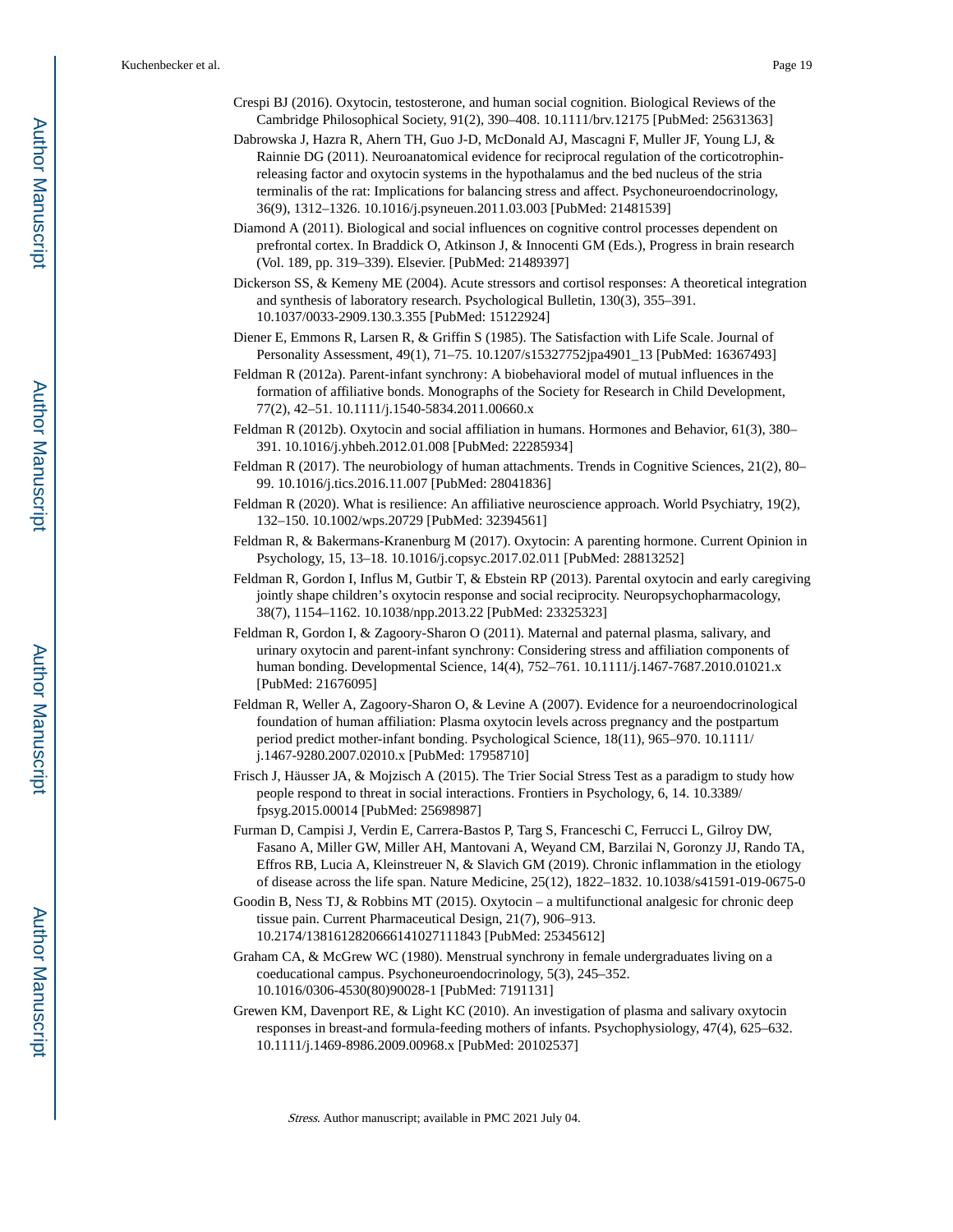- Grewen K, Girdler S, Amico J, & Light K (2005). Effects of partner support on resting oxytocin, cortisol, norepinephrine, and blood pressure before and after warm partner contact. Psychosomatic Medicine, 67(4), 531–538. 10.1097/01.psy.0000170341.88395.47 [PubMed: 16046364]
- Grewen KM, & Light KC (2011). Plasma oxytocin is related to lower cardiovascular and sympathetic reactivity to stress. Biological Psychology, 87(3), 340–349. 10.1016/j.biopsycho.2011.04.003 [PubMed: 21540072]
- Gross JJ (2015). Emotion regulation: Current status and future prospects. Psychological Inquiry, 26(1), 1–26. 10.1080/1047840X.2014.940781
- Gutkowska J, Jankowski M, & Antunes-Rodrigues J (2014). The role of oxytocin in cardiovascular regulation. Brazilian Journal of Medical and Biological Research = Revista Brasileira de Pesquisas Medicas e Biologicas, 47(3), 206–214. 10.1590/1414-431X20133309 [PubMed: 24676493]
- Harkness KL, Alavi N, Monroe SM, Slavich GM, Gotlib IH, & Bagby RM (2010). Gender differences in life events prior to onset of major depressive disorder: The moderating effect of age. Journal of Abnormal Psychology, 119(4), 791–803. 10.1037/a0020629 [PubMed: 20853920]
- Heinrichs M, Baumgartner T, Kirschbaum C, & Ehlert U (2003). Social support and oxytocin interact to suppress cortisol and subjective response to psychosocial stress. Biological Psychiatry, 54(12), 1389–1398. 10.1016/S0006-3223(03)00465-7 [PubMed: 14675803]
- Holt-Lunstad J, Birmingham W, & Light K (2008). Influence of a "warm touch" support enhancement intervention among married couples on ambulatory blood pressure, oxytocin, alpha amylase, and cortisol. Psychosomatic Medicine, 70(9), 976–985. 10.1097/PSY.0b013e318187aef7 [PubMed: 18842740]
- Holt-Lunstad J, Birmingham W, & Light K (2015). Relationship quality and oxytocin: Influence of stable and modifiable aspects of relationships. Journal of Social and Personal Relationships, 32(4), 472–490. 10.1177/0265407514536294
- Holt-Lunstad J, Ditzen B, & Light KC (2019). Oxytocin, social relationships, and health: An introduction to the special issue. International Journal of Psychophysiology, 136, 1–4. 10.1016/ j.ijpsycho.2018.12.008 [PubMed: 30653995]
- Influs M, Pratt M, Masalha S, Zagoory-Sharon O, & Feldman R (2019). A social neuroscience approach to conflict resolution: Dialogue intervention to Israeli and Palestinian youth impacts oxytocin and empathy. Social Neuroscience, 14(4), 378–389. 10.1080/7470919.2018.1479983 [PubMed: 29799332]
- Isgett S, Kok B, Baczkowski B, Algoe S, Grewen K, & Fredrickson B (2017). Influences of oxytocin and respiratory sinus arrhythmia on emotions and social behavior in daily life. Emotion, 17(8), 1156–1165. 10.1037/emo0000301 [PubMed: 28358561]
- Ishak WW, Kahloon M, & Fakhry H (2011). Oxytocin role in enhancing well-being: A literature review. Journal of Affective Disorders, 130(1–2), 1–9. 10.1016/j.jad.2010.06.001 [PubMed: 20584551]
- Jezova D, Skultetyova I, Tokarev DI, Bakos P, & Vigas M (1995). Vasopressin and oxytocin in stress. Annals of the New York Academy of Sciences, 771, 192–203. 10.1111/ j.1749-6632.1995.tb44681.x [PubMed: 8597399]
- Kleckner IR, Zhang J, Touroutoglou A, Chanes L, Xia C, Simmons WK, Quigley KS, Dickerson BC, & Barrett LF (2017). Evidence for a large-scale brain system supporting allostasis and interoception in humans. Nature Human Behaviour, 1(5), 0069. 10.1038/s41562-017-0069
- Kragel PA, Bianciardi M, Hartley L, Matthewson G, Choi J-K, Quigley KS, Wald LL, Wager TD, Barrett LF, & Satpute AB (2019). Functional involvement of human periaqueductal gray and other midbrain nuclei in cognitive control. The Journal of Neuroscience, 39(31), 6180–6189. 10.1523/ JNEUROSCI.2043-18.2019 [PubMed: 31160537]
- Kuchenbecker SY (1976). A developmental investigation of children's behavioral, cognitive, and affective responses to empathically stimulating situations. (Doctoral Dissertation, University of California, Los Angeles, 1976). Dissertation Abstracts International, 37, 10, 1977, (University Microfilms No. 77–8523).
- Levy J, Goldstein A, Zagoory-Sharon O, Weisman O, Schneiderman I, Eidelman-Rothman M, & Feldman R (2016). Oxytocin selectively modulates brain response to stimuli probing social

Stress. Author manuscript; available in PMC 2021 July 04.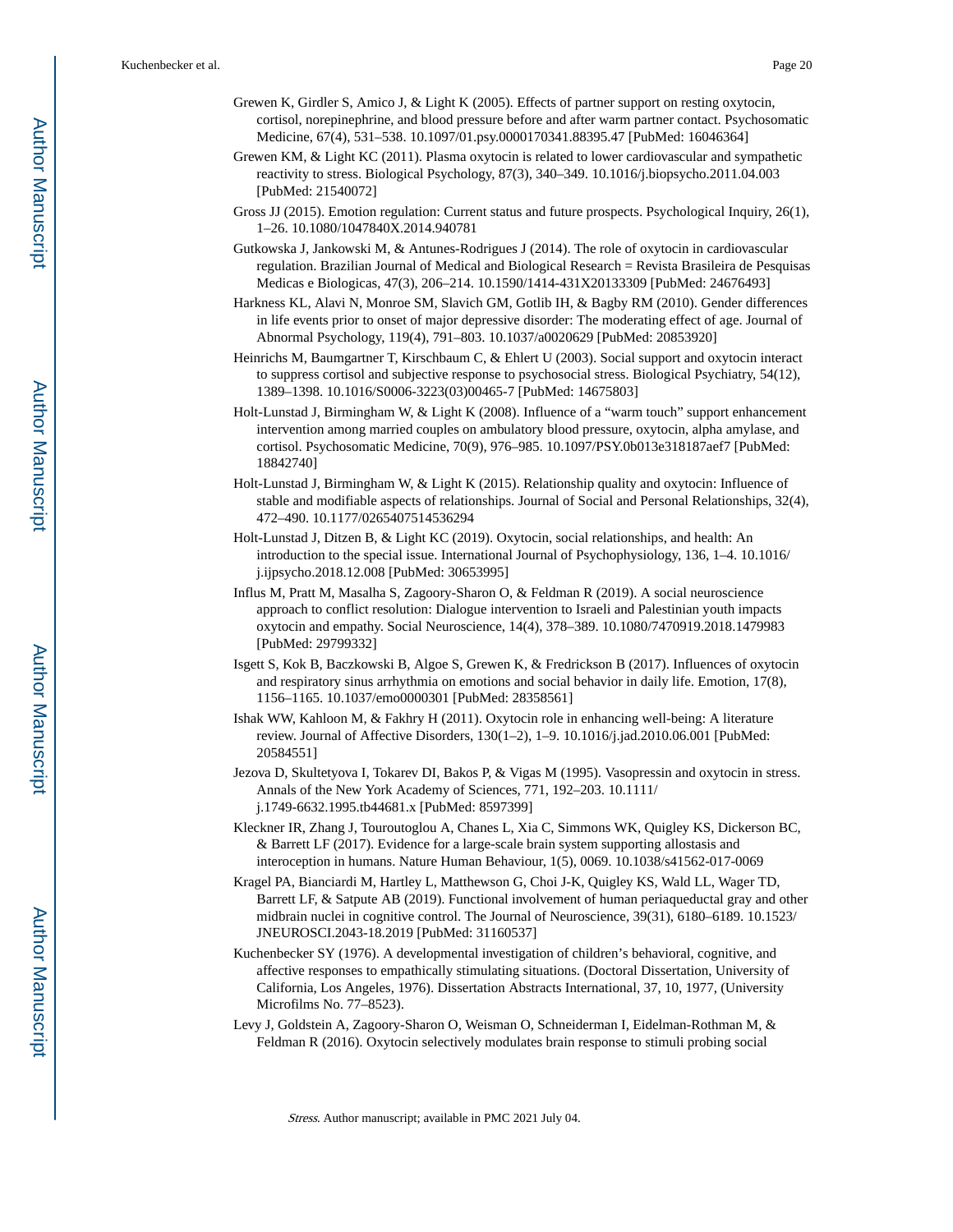synchrony. NeuroImage, 124(A), 923–930. 10.1016/j.neuroimage.2015.09.066 [PubMed: 26455794]

- Lindholm H, Ahlberg J, Sinisalo J, Hublin C, Hirvonen A, Partinen M, Sarna S, & Savolainen A (2012). Morning cortisol levels and perceived stress in irregular shift workers compared with regular daytime workers. Sleep Disorders, 2012, 1–5. 10.1155/2012/789274
- Lischke A, Berger C, Prehn K, Heinrichs M, Herpertz S, & Domes G (2012). Intranasal oxytocin enhances emotion recognition from dynamic facial expressions and leaves eye-gaze unaffected. Psychoneuroendocrinology, 37(4), 475–481. 10.1016/j.psyneuen.2011.07.015 [PubMed: 21862223]

McCullough ME, Churchland PS, & Mendez AJ (2013). Problems with measuring peripheral oxytocin: Can the data on oxytocin and human behavior be trusted? Neuroscience and Biobehavioral Reviews, 37(8), 1485–1492. 10.1016/j.neubiorev.2013.04.018 [PubMed: 23665533]

Neumann ID, & Landgraf R (2012). The brain oxytocin and vasopressin systems in anxiety and depression: Link to sociality. Trends in Neurosciences, 35(11), 649–659. 10.1016/ j.tins.2012.08.004 [PubMed: 22974560]

- Nicolson NA (1992). Stress, coping and cortisol dynamics in daily life. In deVries M (Ed.), The experience of psychopathology: Investigating mental disorders in their natural settings (pp. 219– 232). Cambridge University Press.
- Okabe S, Kitano K, Nagasawa M, Mogi K, & Kikusui T (2013). Testosterone inhibits facilitating effects of parenting experience on parental behavior and the oxytocin neural system in mice. Physiology & Behavior, 118, 159–164. 10.1016/j.physbeh.2013.05.017 [PubMed: 23685236]

Pressman SD, Jenkins BN, & Moskowitz JT (2019). Positive affect and health: What do we know and where next should we go? Annual Review of Psychology, 70, 627–650. 10.1146/annurevpsych-010418-102955

Quinn ME, Stanton CH, Slavich GM, & Joormann J (2020). Executive control, cytokine reactivity to social stress, and depressive symptoms: Testing the Social Signal Transduction Theory of Depression. Stress, 23(1), 60–68. 10.1080/10253890.2019.1641079 [PubMed: 31364435]

- Quirin M, Kuhl J, & Dusing R (2011). Oxytocin buffers cortisol responses to stress in individuals with impaired emotion regulation abilities. Psychoneuroendocrinology, 36(6), 898–904. 10.1016/ j.psyneuen.2010.12.005 [PubMed: 21208748]
- Shields GS, Moons WG, & Slavich GM (2017a). Inflammation, self-regulation, and health: An immunologic model of self-regulatory failure. Perspectives on Psychological Science: A Journal of the Association for Psychological Science, 12(4), 588–612. 10.1177/1745691616689091 [PubMed: 28679069]
- Shields GS, Moons WG, & Slavich GM (2017b). Better executive function under stress mitigates the effects of recent life stress exposure on health in young adults. Stress, 20(1), 75–85. 10.1080/10253890.2017.1286322 [PubMed: 28114849]

Shields GS, Slavich GM, Perlman G, Klein DN, & Kotov R (2019). The short-term reliability and long-term stability of salivary immune markers. Brain, Behavior, and Immunity, 81, 650–654. 10.1016/j.bbi.2019.06.007

- Shields GS, Young Kuchenbecker S, Pressman SD, Sumida KD, & Slavich GM (2016). Better cognitive control of emotional information is associated with reduced pro-inflammatory cytokine reactivity to emotional stress. Stress, 19(1), 63–68. 10.3109/10253890.2015.1121983 [PubMed: 26581830]
- Shiota M, Campos B, Oveis C, Hertenstein M, Simon-Thomas E, & Keltner D (2017). Beyond happiness: Building a science of discrete positive emotions. The American Psychologist, 72(7), 617–643. 10.1037/a0040456 [PubMed: 29016167]
- Slavich GM (2016). Life stress and health: A review of conceptual issues and recent findings. Teaching of Psychology, 43(4), 346–355. 10.1177/0098628316662768 [PubMed: 27761055]
- Slavich GM (2020a). Psychoneuroimmunology of stress and mental health. In Harkness KL & Hayden EP (Eds.), The Oxford handbook of stress and mental health (pp. 519–546). Oxford University Press.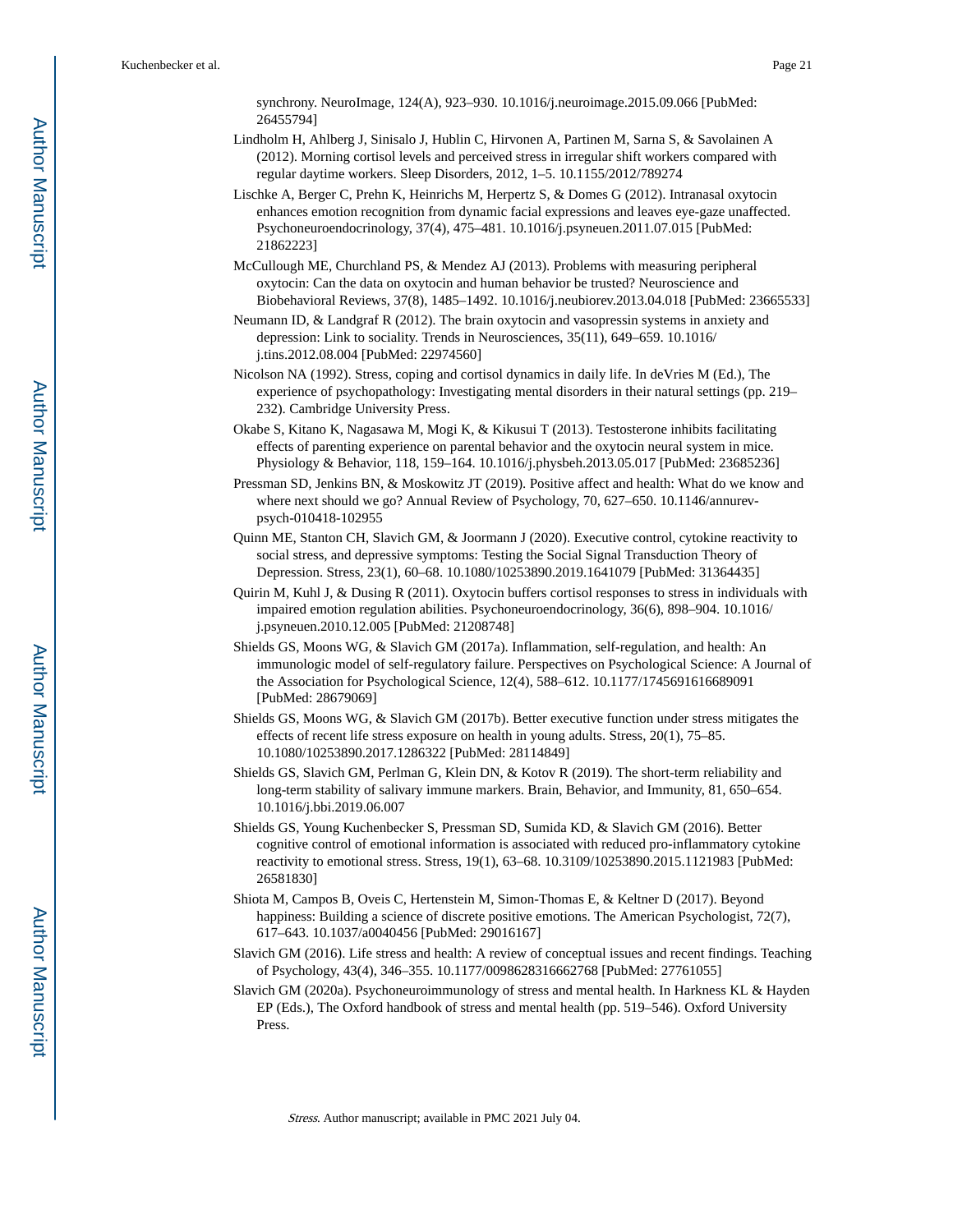- Slavich GM (2020b). Social safety theory: A biologically based evolutionary perspective on life stress, health, and behavior. Annual Review of Clinical Psychology, 16, 265–295. 10.1146/annurevclinpsy-032816-045159
- Slavich GM, & Auerbach RP (2018). Stress and its sequelae: Depression, suicide, inflammation, and physical illness. In Butcher JN & Hooley JM (Eds.), APA handbook of psychopathology: Vol. 1. Psychopathology: Understanding, assessing, and treating adult mental disorders (pp. 375–402). American Psychological Association.
- Slavich GM, & Irwin MR (2014). From stress to inflammation and major depressive disorder: A social signal transduction theory of depression. Psychological Bulletin, 140(3), 774–815. 10.1037/ a0035302 [PubMed: 24417575]
- Slavich GM, & Sacher J (2019). Stress, sex hormones, inflammation, and major depressive disorder: Extending Social Signal Transduction Theory of Depression to account for sex differences in mood disorders. Psychopharmacology, 236(10), 3063–3079. 10.1007/s00213-019-05326-9 [PubMed: 31359117]
- Slavish DC, Graham-Engeland JE, Smyth JJ, & Engeland CG (2015). Salivary markers of inflammation in response to acute stress. Brain, Behavior, and Immunity, 44, 253–269. 10.1016/ j.bbi.2014.08.008
- Steinman MQ, Duque-Wilckens N, & Trainor BC (2019). Complementary neural circuits for divergent effects of oxytocin: Social approach versus social anxiety. Biological Psychiatry, 85(10), 792–801. 10.1016/j.biopsych.2018.10.008 [PubMed: 30503164]
- Striepens N, Schröter F, Stoffel-Wagner B, Maier W, Hurlemann R, & Scheele D (2016). Oxytocin enhances cognitive control of food craving in women. Human Brain Mapping, 3, 4276–4285. 10.1038/s41598-018-20963-4
- Szeto A, Nation DA, Mendez A, Dominguez-Bendala J, Brooks LG, Schneiderman N, & McCabe PM (2008). Oxytocin attenuates NADPH-dependent superoxide activity and IL-6 secretion in macrophages and vascular cells. American Journal of Physiology. Endocrinology and Metabolism, 295(6), E1495. 10.1152/ajpendo.90718.2008 [PubMed: 18940936]
- Taylor SE (2006). Tend and befriend. Current Directions in Psychological Science, 15(6), 273–277. 10.1111/j.1467-8721.2006.00451.x
- Taylor SE (2011). Social support: A review. In Friedman HS (Ed.), Oxford handbook of health psychology, (pp. 189–214). New York, NY: Oxford University Press.
- Taylor SE, Klein LC, Lewis BL, Gruenewald TI, Gurung RAR, & Updegraff JA (2000). Biobehavioral responses to stress in females: Tend-and-befriend, not fight-or-flight. Psychological Review, 107(3), 411–429. 10.1037/0033-295x.107.3.411 [PubMed: 10941275]
- Taylor SE, Saphire-Bernstein S, & Seeman TE (2010). Are plasma oxytocin in women and plasma vasopressin in men biomarkers of distressed pair-bond relationships? Psychological Science, 21(1), 3–7. 10.1177/0956797609356507 [PubMed: 20424014]
- Tost H, Champagne FA, & Meyer-Lindenberg A (2015). Environmental influence in the brain, human welfare and mental health. Nature Neuroscience, 18(10), 1421–4131. 10.1038/nn.4108 [PubMed: 26404717]
- Totterdell P, Kellett S, Teuchmann K, & Briner RB (1998). Evidence of mood linkage in work groups. Journal of Personality and Social Psychology, 74(6), 1504–1515. 10.1037/0022-3514.74.6.1504
- van Ijzendoorn MH, Bhandari R, van der Veen R, Grewen KM, & Bakermans-Kranenburg MJ (2012). Elevated salivary levels of oxytocin persist more than 7 hours after intranasal administration. Frontiers in Neuroscience, 6, 12. 10.3389/fnins.2012.00174 [PubMed: 22347158]
- Verlander LA, Benedict JO, & Hanson DP (1999). Stress and sleep patterns of college students. Perceptual and Motor Skills, 88(3), 893–898. 10.2466/pms.1999.88.3.893 [PubMed: 10407896]
- Verschoor E, & Markus CR (2011). Affective and neuroendocrine stress reactivity to an academic examination: Influence of the 5-HTTLPR genotype and trait neuroticism. Biological Psychology, 87(3), 439–449. 10.1016/j.biopsycho.2011.06.001 [PubMed: 21683756]
- Watson D, Clark L, & Tellegen A (1988). Development and validation of brief measures of positive and negative affect: The PANAS Scales. Journal of Personality and Social Psychology, 54(6), 1063–1070. 10.1037//0022-3514.54.6.1063 [PubMed: 3397865]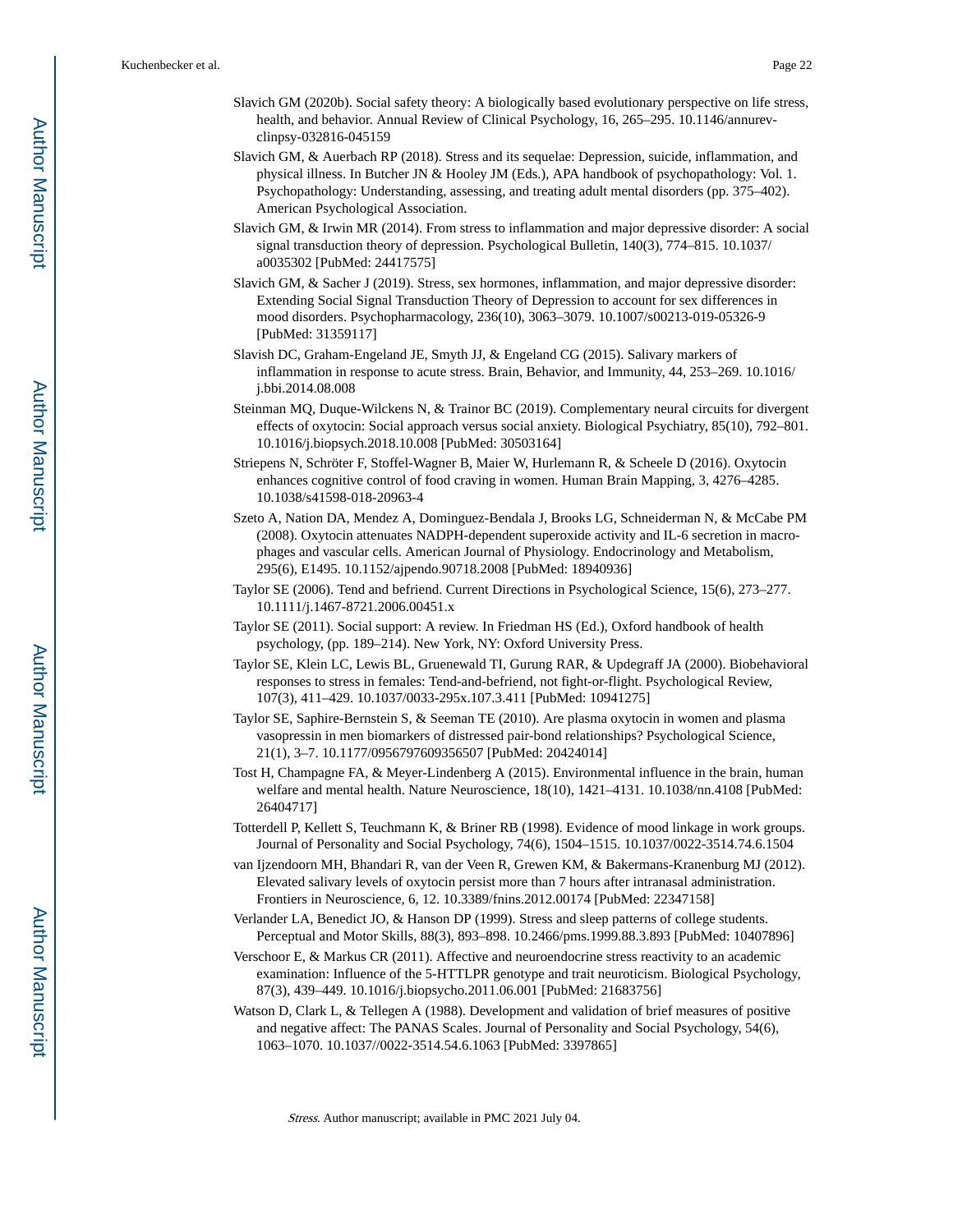Woolley JD, Chuang B, Lam O, Lai W, O'Donovan A, Rankin KP, Mathalon DH, & Vinogradov S (2014). Oxytocin administration enhances controlled social cognition in patients with schizophrenia. Psychoneuroendocrinology, 47, 116–125. 10.1016/j.psy-neuen.2014.04.024 [PubMed: 25001961]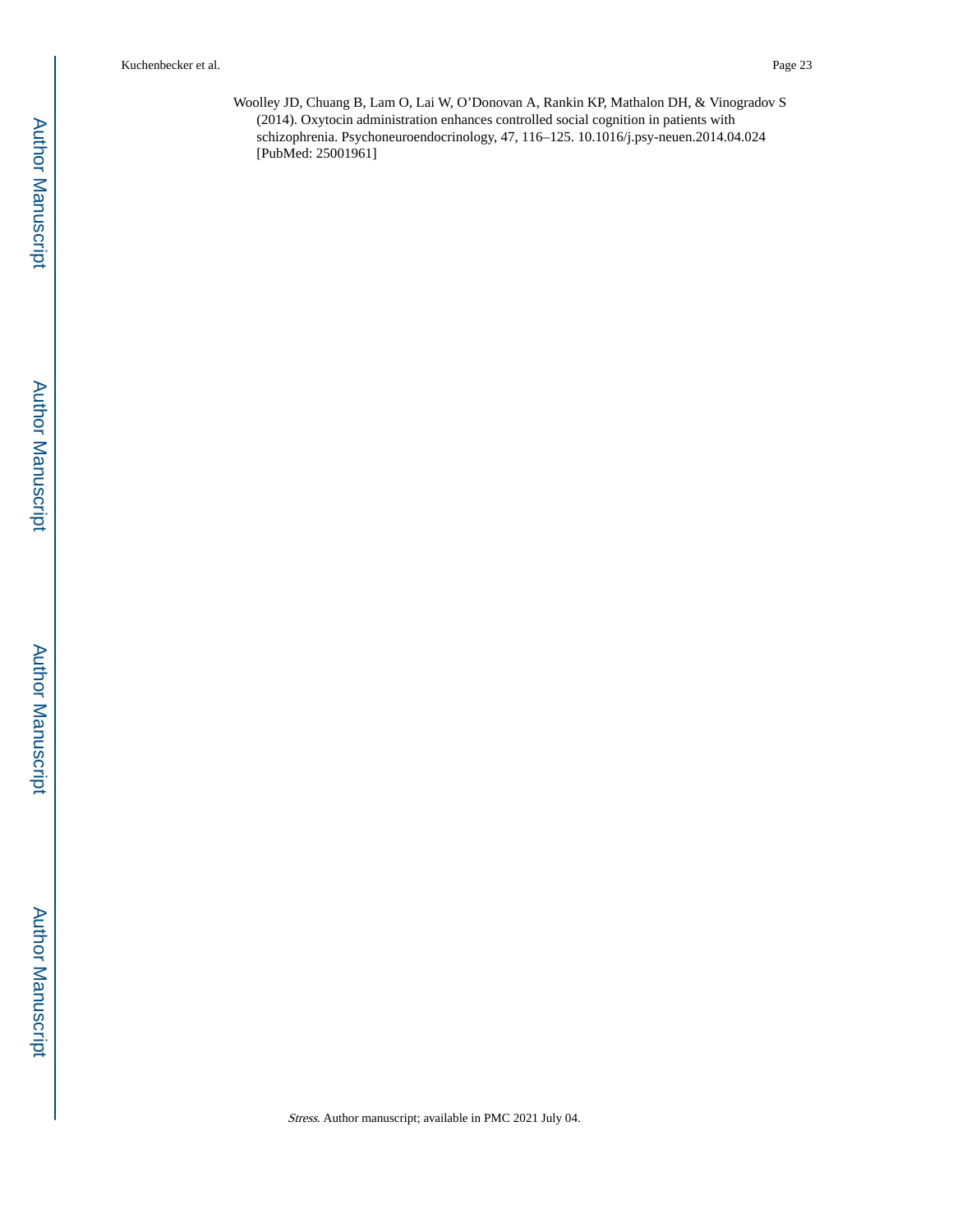Kuchenbecker et al. Page 24



#### **Figure 1.**

Emotional Stroop and basal cortisol levels across conditions. (a) Stroop reaction times in milliseconds (ms) and (b) Stroop % accuracy by basal cortisol (CT) mean levels (ng/mL) (Low, High) for participants randomly assigned to the Control versus Experimental condition. Covariates included body mass index, age, menstrual cycle phase (follicular vs. luteal), and lab appointment time.  $(n = 37)$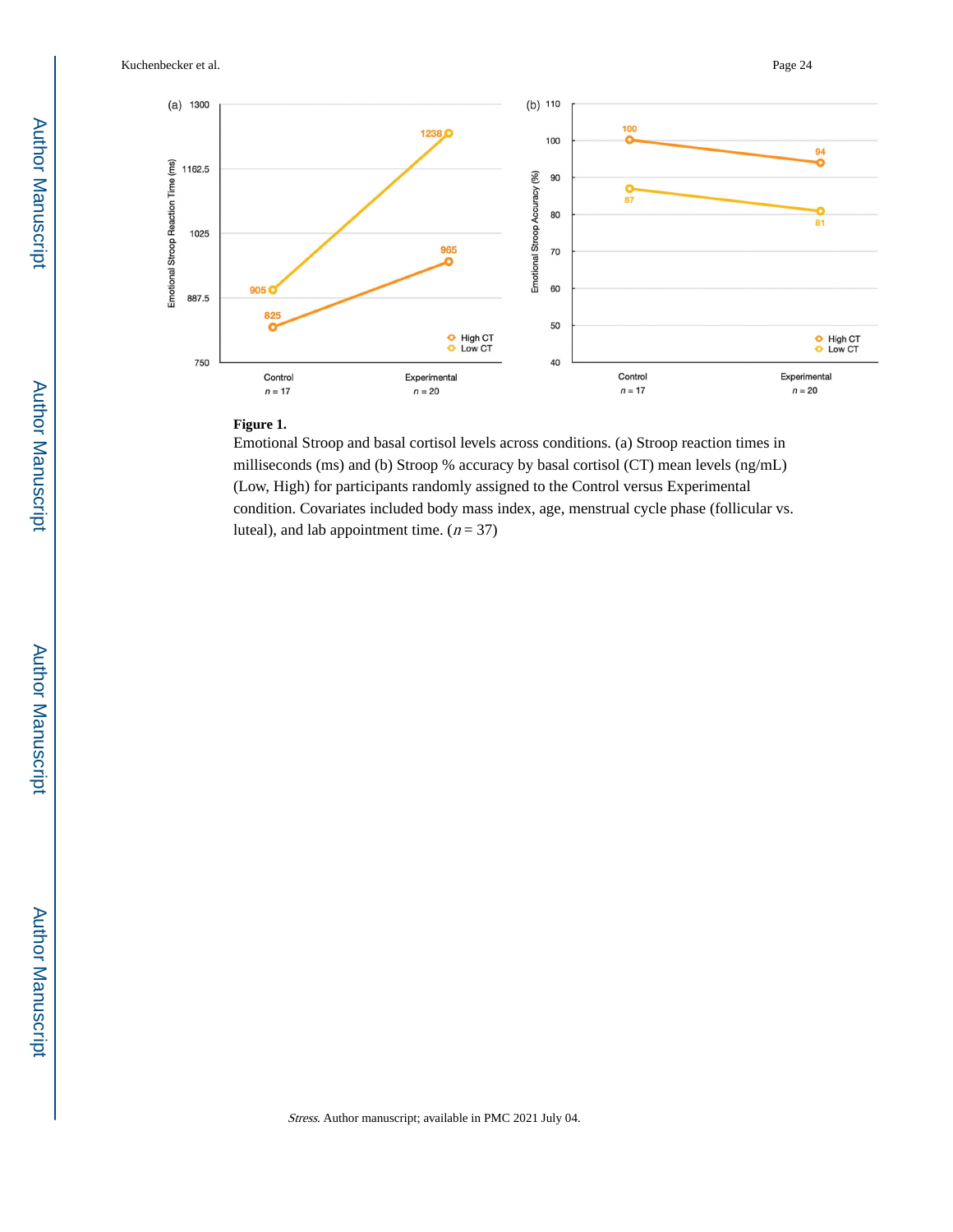Kuchenbecker et al. Page 25



# **Figure 2.**

Emotional Stroop and basal oxytocin levels across conditions. (a) Stroop reaction times in milliseconds (ms) and (b) Stroop % accuracy by basal oxytocin (OT) mean levels (pg/mL) (Low, High) for participants randomly assigned to the Experimental versus Control condition. Covariates included body mass index, age, menstrual cycle phase (follicular vs. luteal), and lab appointment time.  $(n = 35)$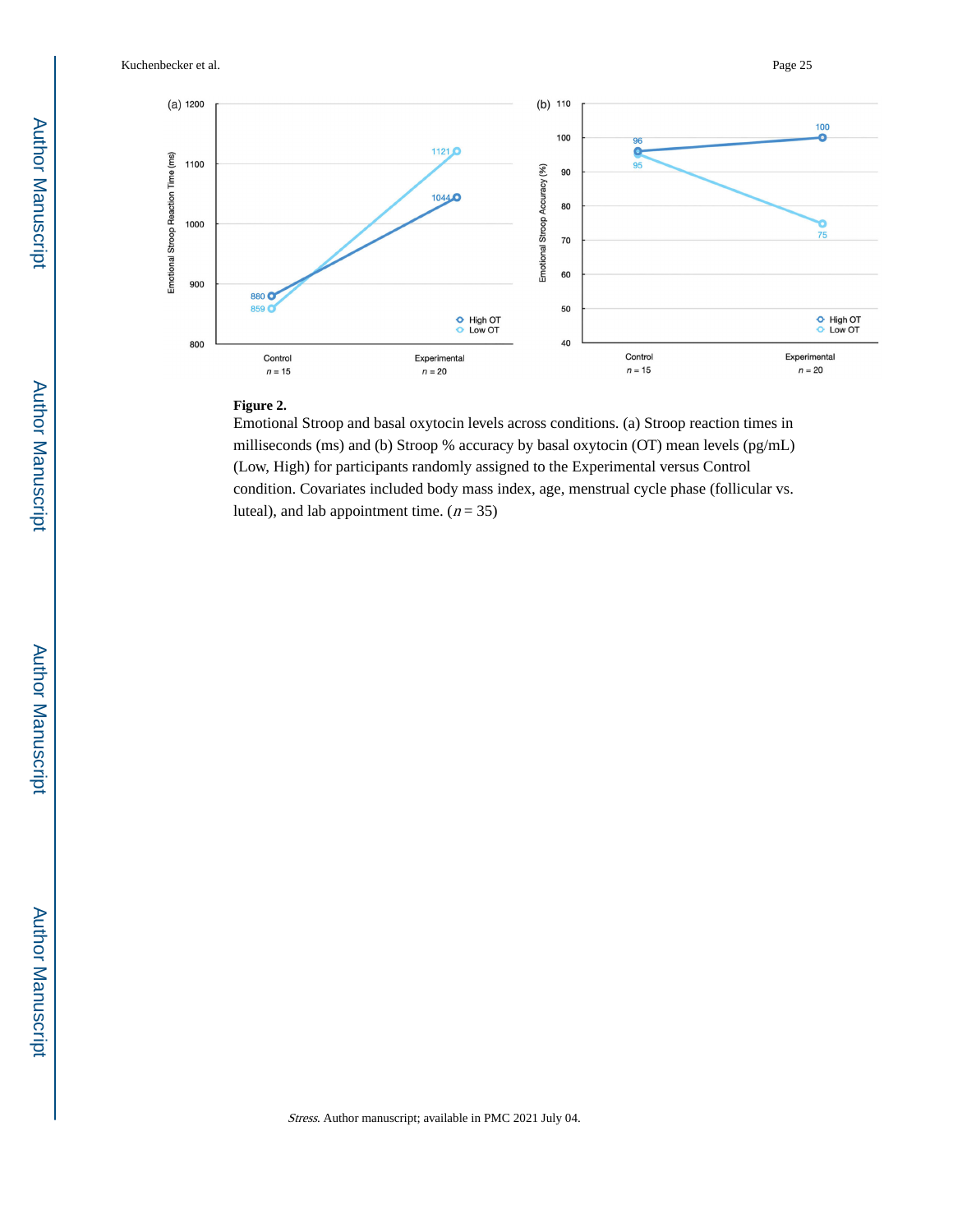Kuchenbecker et al. Page 26



## **Figure 3.**

Basal cortisol (CT) levels (ng/mL) by time of semester. Covariates included body mass index, age, menstrual cycle phase (follicular vs. luteal), and lab appointment time. Error bars represent standard errors of the mean.  $(n = 37)$